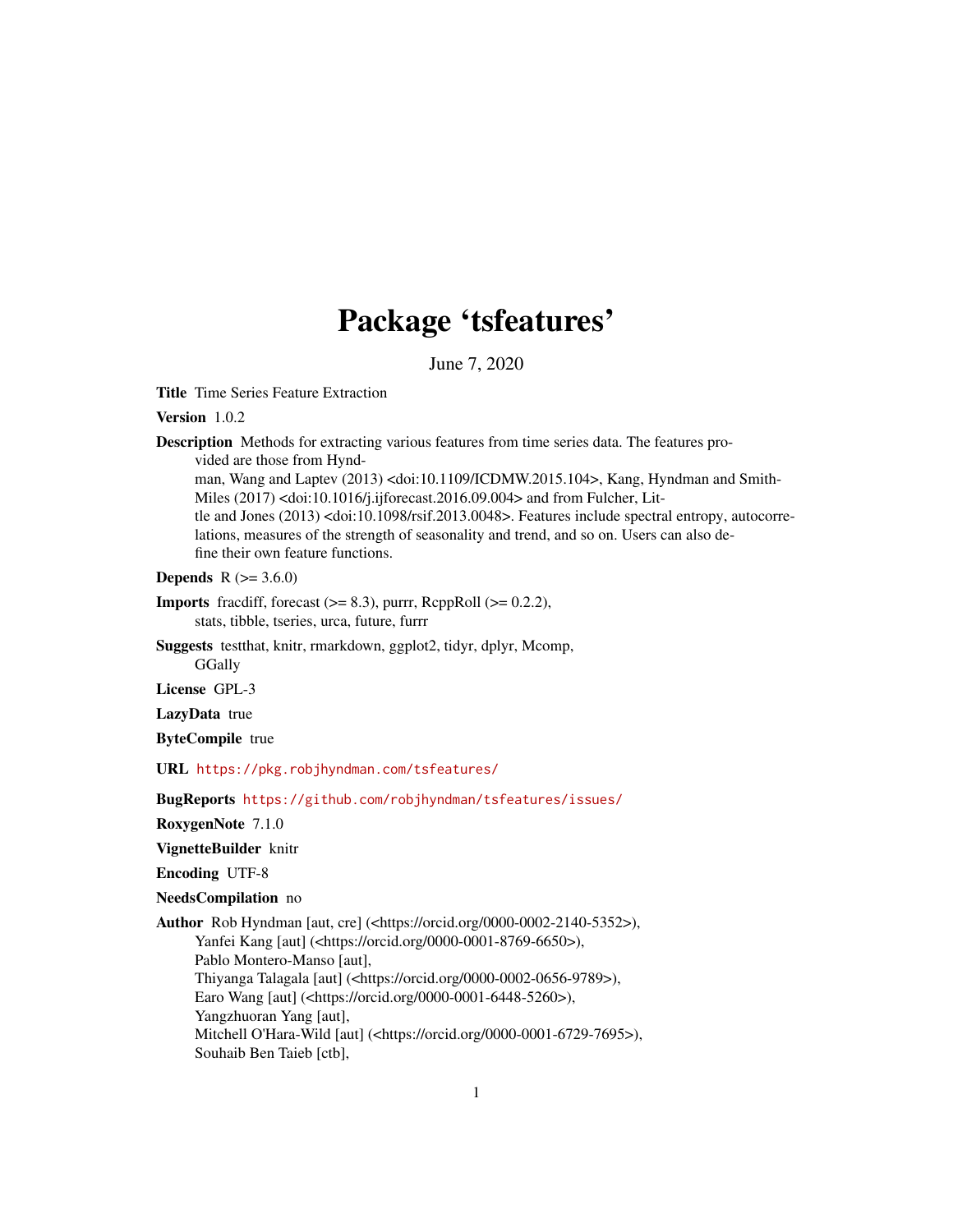Cao Hanqing [ctb], D K Lake [ctb], Nikolay Laptev [ctb], J R Moorman [ctb]

Maintainer Rob Hyndman <Rob.Hyndman@monash.edu>

Repository CRAN

Date/Publication 2020-06-07 16:10:02 UTC

# R topics documented:

| 3              |
|----------------|
| $\overline{3}$ |
| $\overline{4}$ |
| $\overline{5}$ |
| $\overline{5}$ |
| 6              |
| $\overline{7}$ |
| 8              |
| 8              |
| $\overline{Q}$ |
| 10             |
| 11             |
| 12             |
| 13             |
| 13             |
| 14             |
| 14             |
| 15             |
| 16             |
| 16             |
| 17             |
| 17             |
| 18             |
| 19             |
| 20             |
| 21             |
| 21             |
| 22.            |
| 23             |
| 24             |
| 25             |
| 25             |
| 26             |
| 27             |
| 28             |
| 29             |
| 30             |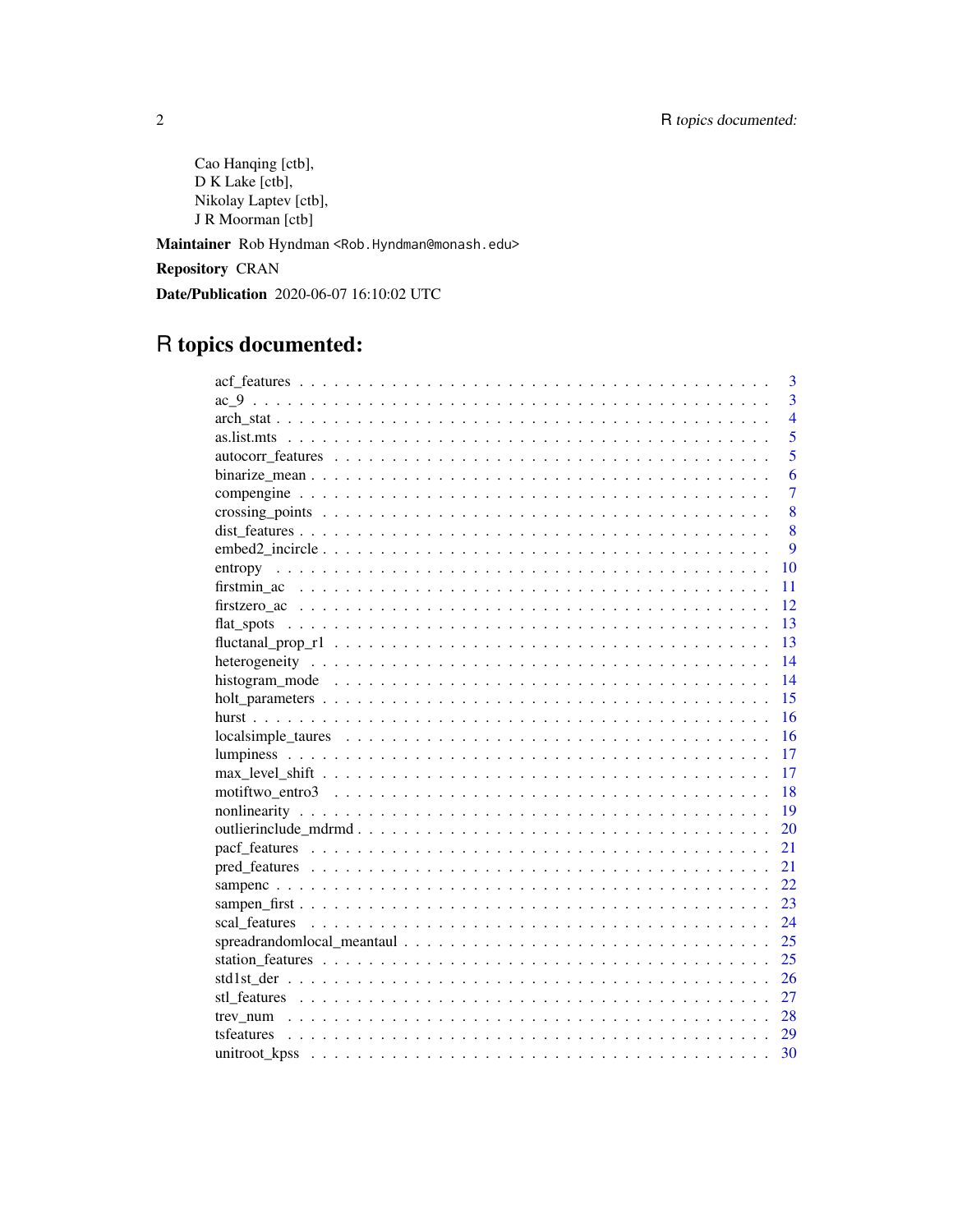# <span id="page-2-0"></span>acf\_features 3

| Index |  |
|-------|--|

acf\_features *Autocorrelation-based features*

# Description

Computes various measures based on autocorrelation coefficients of the original series, first-differenced series and second-differenced series

#### Usage

acf\_features(x)

# Arguments

x a univariate time series

#### Value

A vector of 6 values: first autocorrelation coefficient and sum of squared of first ten autocorrelation coefficients of original series, first-differenced series, and twice-differenced series. For seasonal data, the autocorrelation coefficient at the first seasonal lag is also returned.

# Author(s)

Thiyanga Talagala

<span id="page-2-1"></span>ac\_9 *Autocorrelation at lag 9. Included for completion and consistency.*

# Description

Autocorrelation at lag 9. Included for completion and consistency.

# Usage

 $ac_9(y, actv = stats::acf(y, 9, plot = FALSE, na.action = na.pass))$ 

# Arguments

|      | the input time series                                                    |
|------|--------------------------------------------------------------------------|
| acfv | vector of autocorrelation, if exist, used to avoid repeated computation. |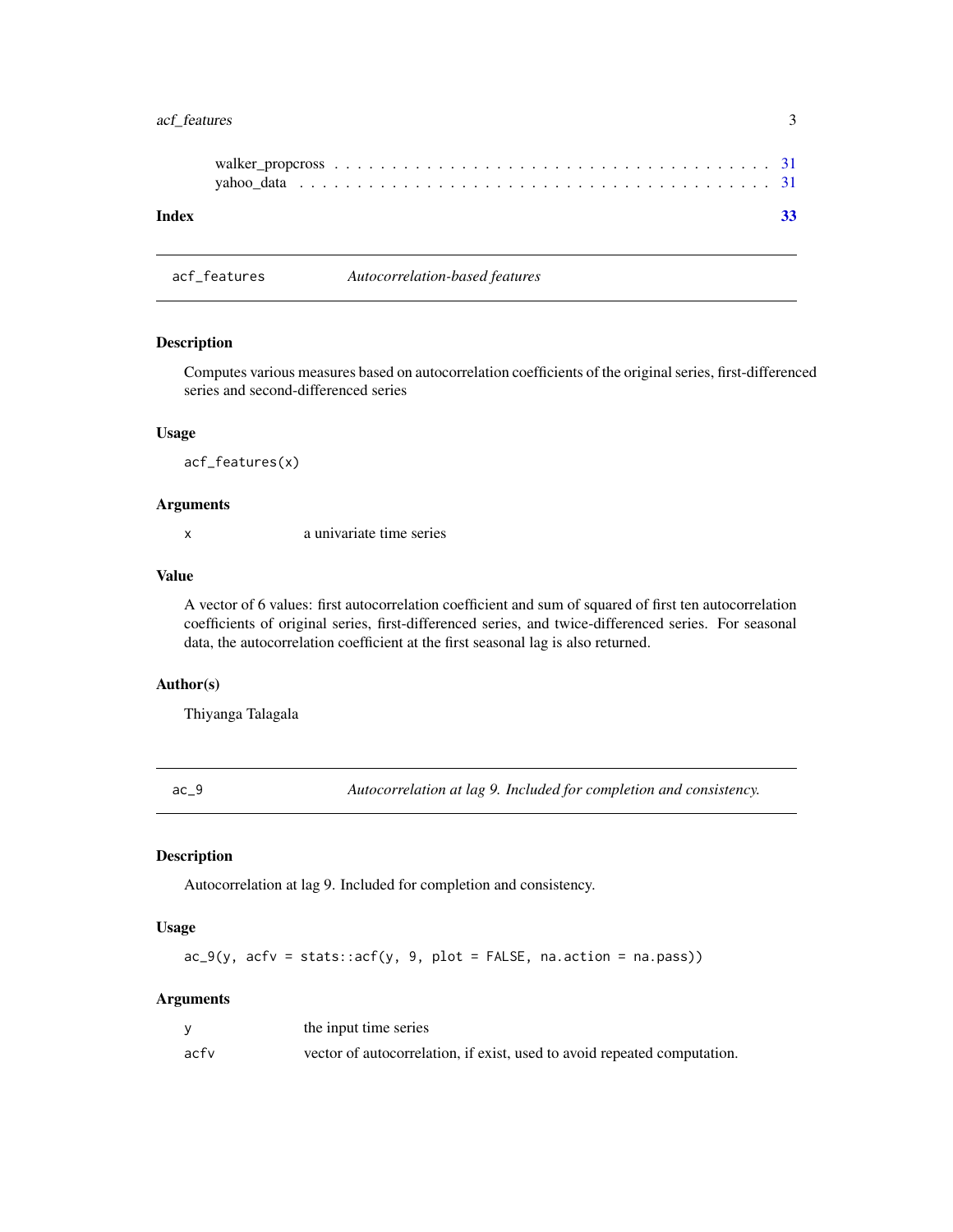# <span id="page-3-0"></span>Value

autocorrelation at lag 9

#### Author(s)

Yangzhuoran Yang

#### References

B.D. Fulcher and N.S. Jones. hctsa: A computational framework for automated time-series phenotyping using massive feature extraction. Cell Systems 5, 527 (2017).

B.D. Fulcher, M.A. Little, N.S. Jones Highly comparative time-series analysis: the empirical structure of time series and their methods. J. Roy. Soc. Interface 10, 83 (2013).

arch\_stat *ARCH LM Statistic*

#### Description

Computes a statistic based on the Lagrange Multiplier (LM) test of Engle (1982) for autoregressive conditional heteroscedasticity (ARCH). The statistic returned is the  $R<sup>2</sup>$  value of an autoregressive model of order lags applied to  $x^2$ .

# Usage

 $arch\_stat(x, lags = 12, demean = TRUE)$ 

# Arguments

| X      | a univariate time series                           |
|--------|----------------------------------------------------|
| lags   | Number of lags to use in the test                  |
| demean | Should data have mean removed before test applied? |

#### Value

A numeric value.

# Author(s)

Yanfei Kang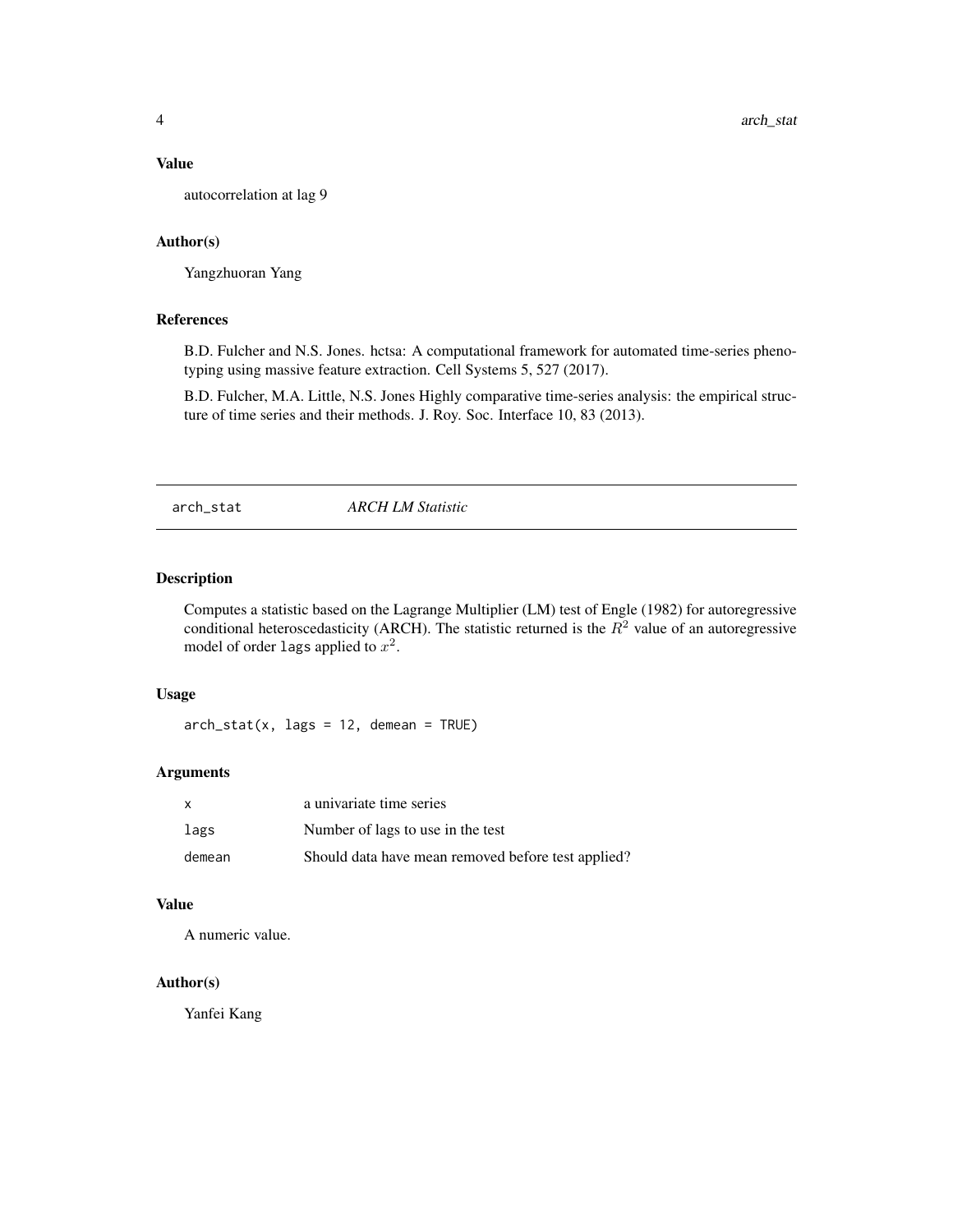<span id="page-4-0"></span>

Convert mts object to list of time series

# Usage

## S3 method for class 'mts' as.list $(x, \ldots)$ 

#### Arguments

| X | multivariate time series of class mts. |
|---|----------------------------------------|
| . | other arguments are ignored.           |

# Author(s)

Rob J Hyndman

<span id="page-4-1"></span>autocorr\_features *The autocorrelation feature set from software package* hctsa

# Description

Calculate the features that grouped as autocorrelation set, which have been used in CompEngine database, using method introduced in package hctsa.

#### Usage

```
autocorr_features(x)
```
# Arguments

x the input time series

# Details

Features in this set are embed2\_incircle\_1, embed2\_incircle\_2, ac\_9, firstmin\_ac, trev\_num, motiftwo\_entro3, and walker\_propcross.

# Value

a vector with autocorrelation features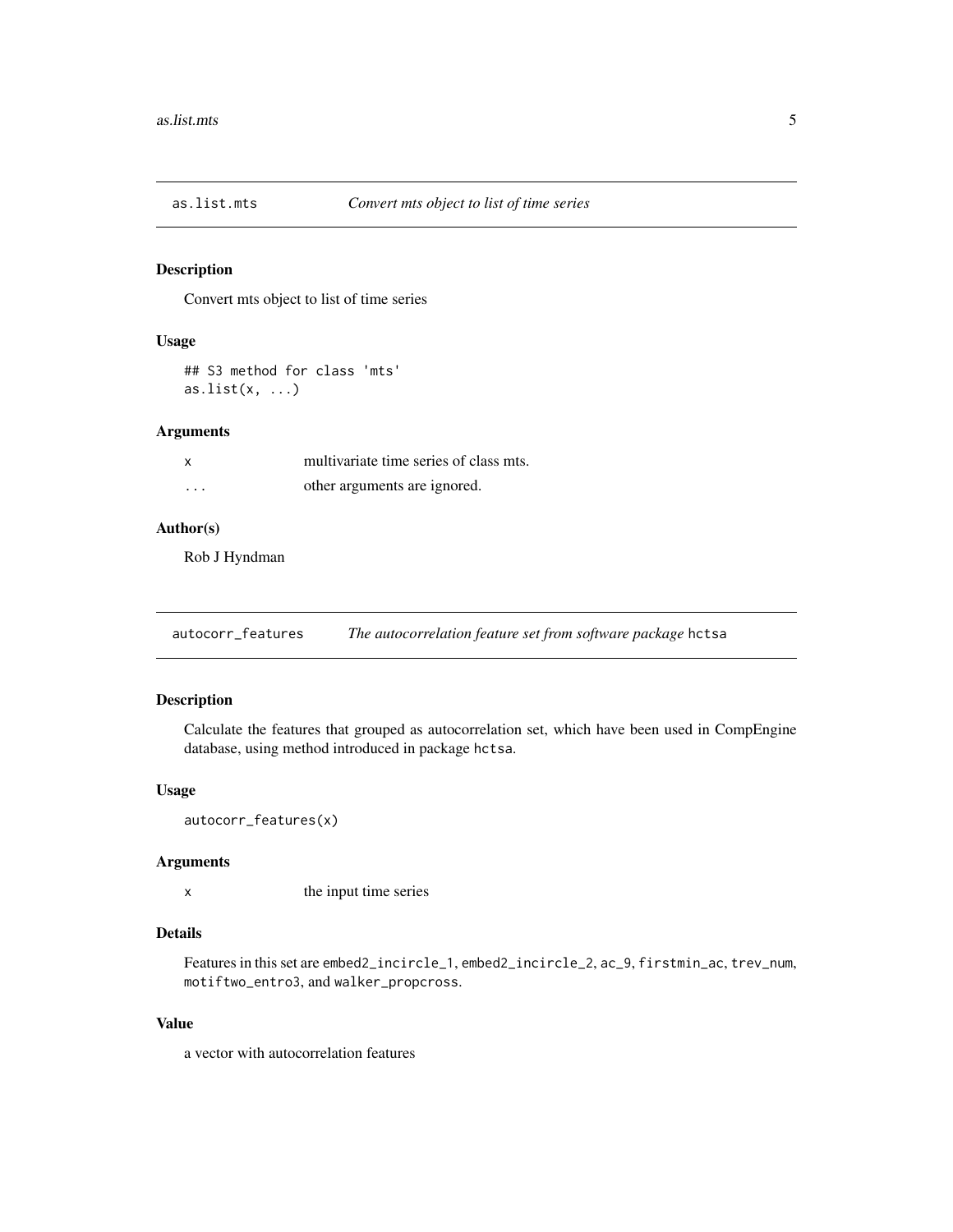# <span id="page-5-0"></span>Author(s)

Yangzhuoran Yang

# References

B.D. Fulcher and N.S. Jones. hctsa: A computational framework for automated time-series phenotyping using massive feature extraction. Cell Systems 5, 527 (2017).

B.D. Fulcher, M.A. Little, N.S. Jones Highly comparative time-series analysis: the empirical structure of time series and their methods. J. Roy. Soc. Interface 10, 83 (2013).

# See Also

[embed2\\_incircle](#page-8-1) [ac\\_9](#page-2-1) [firstmin\\_ac](#page-10-1) [trev\\_num](#page-27-1) [motiftwo\\_entro3](#page-17-1) [walker\\_propcross](#page-30-1)

| binarize mean | Converts an input vector into a binarized version from software pack- |
|---------------|-----------------------------------------------------------------------|
|               | <i>age</i> hctsa                                                      |

# Description

Converts an input vector into a binarized version from software package hctsa

# Usage

binarize\_mean(y)

#### Arguments

y the input time series

# Value

Time-series values above its mean are given 1, and those below the mean are 0.

#### Author(s)

Yangzhuoran Yang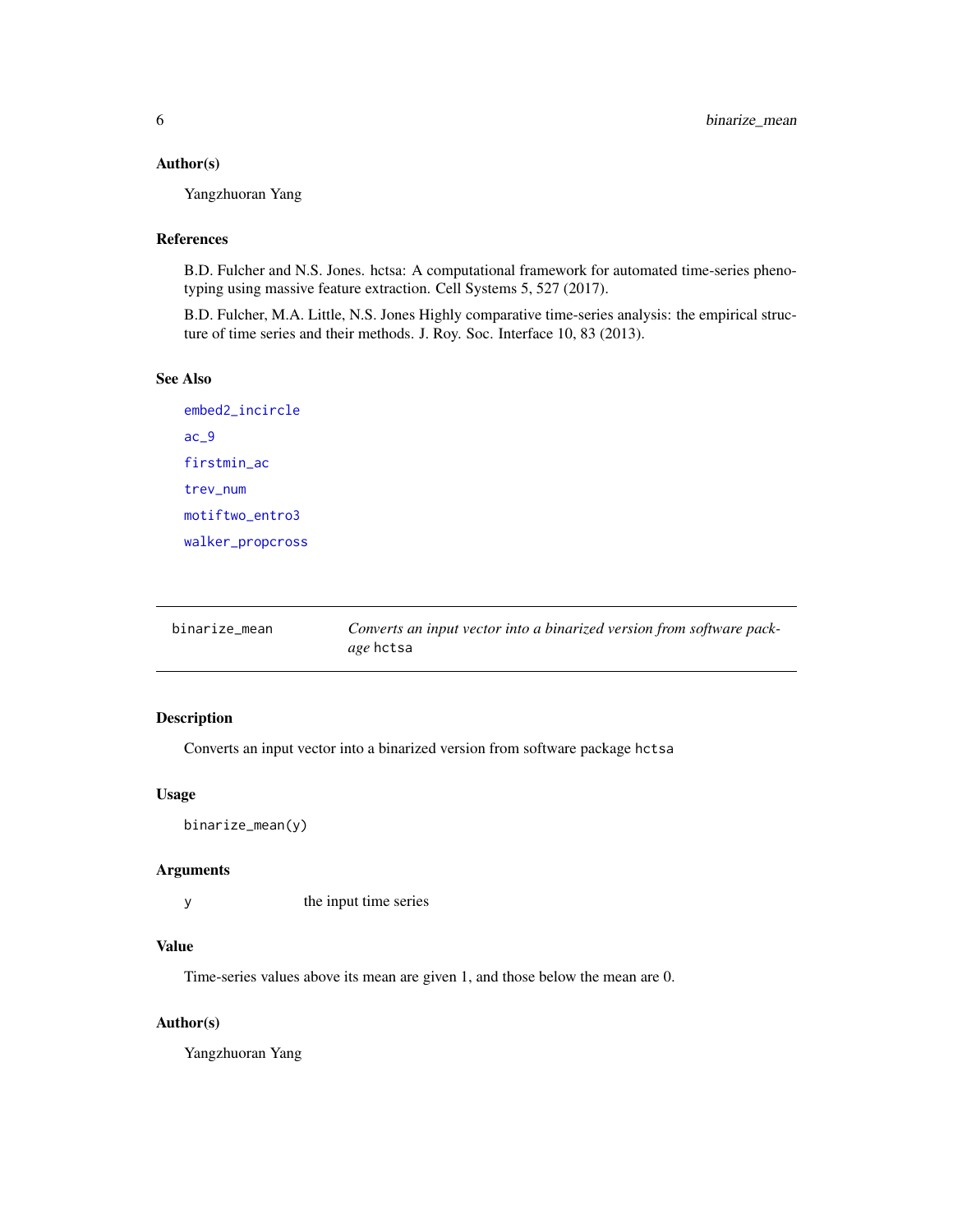# <span id="page-6-0"></span>compengine 7

#### References

B.D. Fulcher and N.S. Jones. hctsa: A computational framework for automated time-series phenotyping using massive feature extraction. Cell Systems 5, 527 (2017).

B.D. Fulcher, M.A. Little, N.S. Jones Highly comparative time-series analysis: the empirical structure of time series and their methods. J. Roy. Soc. Interface 10, 83 (2013).

compengine *CompEngine feature set*

# Description

Calculate the features that have been used in CompEngine database, using method introduced in package hctsa.

#### Usage

compengine(x)

#### Arguments

x the input time series

# Details

The features involved can be grouped as autocorrelation, prediction, stationarity, distribution, and scaling.

#### Value

a vector with CompEngine features

#### Author(s)

Yangzhuoran Yang

#### References

B.D. Fulcher and N.S. Jones. hctsa: A computational framework for automated time-series phenotyping using massive feature extraction. Cell Systems 5, 527 (2017).

B.D. Fulcher, M.A. Little, N.S. Jones Highly comparative time-series analysis: the empirical structure of time series and their methods. J. Roy. Soc. Interface 10, 83 (2013).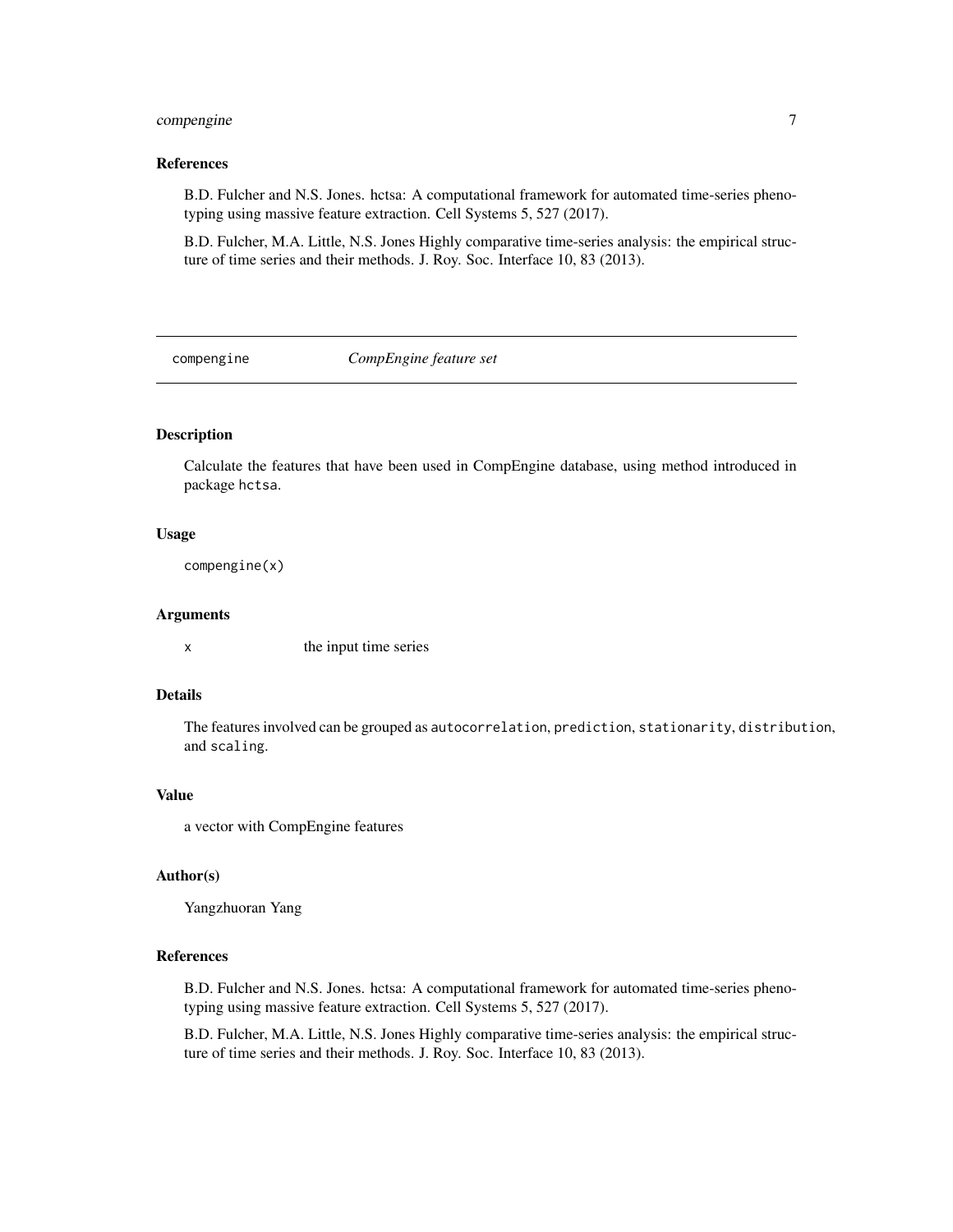# See Also

```
autocorr_features
pred_features
station_features
dist_features
scal_features
```
crossing\_points *Number of crossing points*

# Description

Computes the number of times a time series crosses the median.

#### Usage

crossing\_points(x)

# Arguments

x a univariate time series

# Value

A numeric value.

# Author(s)

Earo Wang and Rob J Hyndman

<span id="page-7-1"></span>dist\_features *The distribution feature set from software package* hctsa

# Description

Calculate the features that grouped as distribution set, which have been used in CompEngine database, using method introduced in package hctsa.

# Usage

dist\_features(x)

#### Arguments

x the input time series

<span id="page-7-0"></span>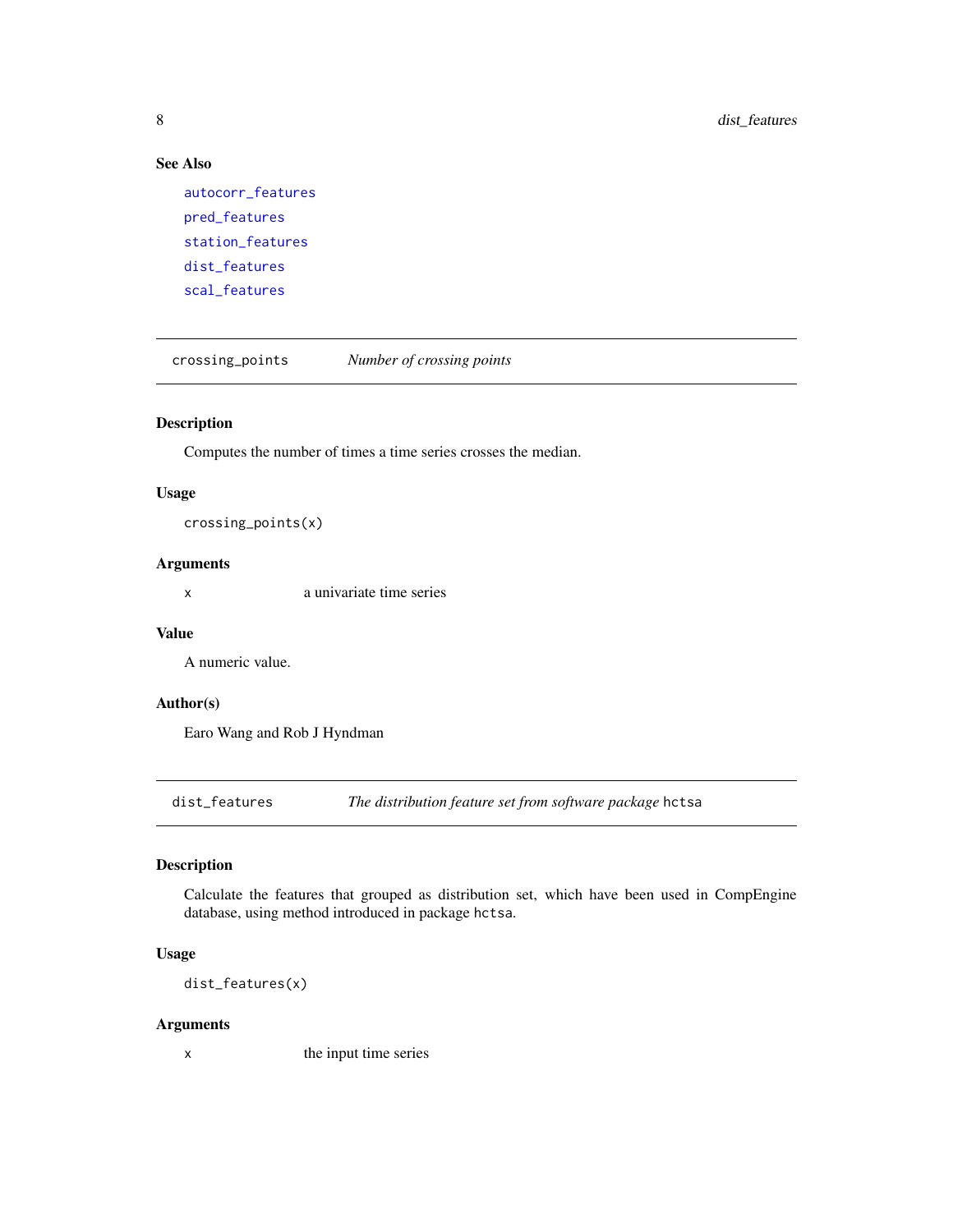# <span id="page-8-0"></span>Details

Features in this set are histogram\_mode\_10 and outlierinclude\_mdrmd.

#### Value

a vector with autocorrelation features

### Author(s)

Yangzhuoran Yang

#### References

B.D. Fulcher and N.S. Jones. hctsa: A computational framework for automated time-series phenotyping using massive feature extraction. Cell Systems 5, 527 (2017).

B.D. Fulcher, M.A. Little, N.S. Jones Highly comparative time-series analysis: the empirical structure of time series and their methods. J. Roy. Soc. Interface 10, 83 (2013).

# See Also

[histogram\\_mode](#page-13-1)

[outlierinclude\\_mdrmd](#page-19-1)

<span id="page-8-1"></span>

| embed2_incircle | Points inside a given circular boundary in a 2-d embedding space from |
|-----------------|-----------------------------------------------------------------------|
|                 | <i>software package</i> hctsa                                         |

# Description

The time lag is set to the first zero crossing of the autocorrelation function.

### Usage

```
embed2_incircle(
 y,
 boundary = NULL,
  acfv = stats::acf(y, length(y) - 1, plot = FALSE, na.action = na.pass)
)
```
#### Arguments

| v        | the input time series                                                       |
|----------|-----------------------------------------------------------------------------|
| boundary | the given circular boundary, setting to 1 or 2 in CompEngine. Default to 1. |
| acfv     | vector of autocorrelation, if exist, used to avoid repeated computation.    |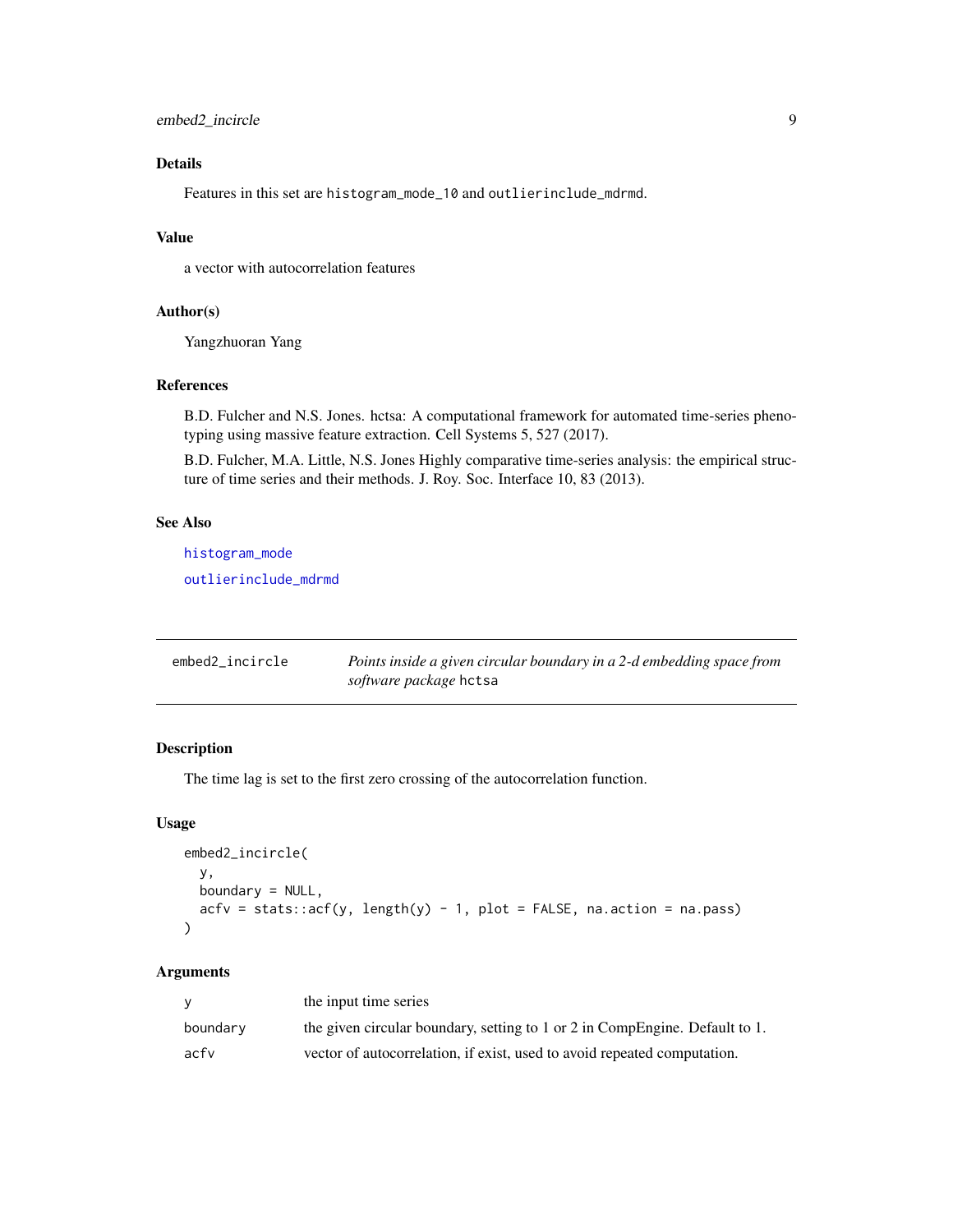<span id="page-9-0"></span>10 entropy entropy and the control of the control of the control of the control of the control of the control of the control of the control of the control of the control of the control of the control of the control of the

# Value

the proportion of points inside a given circular boundary

#### Author(s)

Yangzhuoran Yang

#### References

B.D. Fulcher and N.S. Jones. hctsa: A computational framework for automated time-series phenotyping using massive feature extraction. Cell Systems 5, 527 (2017).

B.D. Fulcher, M.A. Little, N.S. Jones Highly comparative time-series analysis: the empirical structure of time series and their methods. J. Roy. Soc. Interface 10, 83 (2013).

entropy *Spectral entropy of a time series*

#### Description

Computes spectral entropy from a univariate normalized spectral density, estimated using an AR model.

#### Usage

entropy(x)

#### Arguments

x a univariate time series

#### Details

The *spectral entropy* equals the Shannon entropy of the spectral density  $f_x(\lambda)$  of a stationary process  $x_t$ :

$$
H_s(x_t) = -\int_{-\pi}^{\pi} f_x(\lambda) \log f_x(\lambda) d\lambda,
$$

where the density is normalized such that  $\int_{-\pi}^{\pi} f_x(\lambda) d\lambda = 1$ . An estimate of  $f(\lambda)$  can be obtained using [spec.ar](#page-0-0) with the burg method.

# Value

A non-negative real value for the spectral entropy  $H_s(x_t)$ .

#### Author(s)

Rob J Hyndman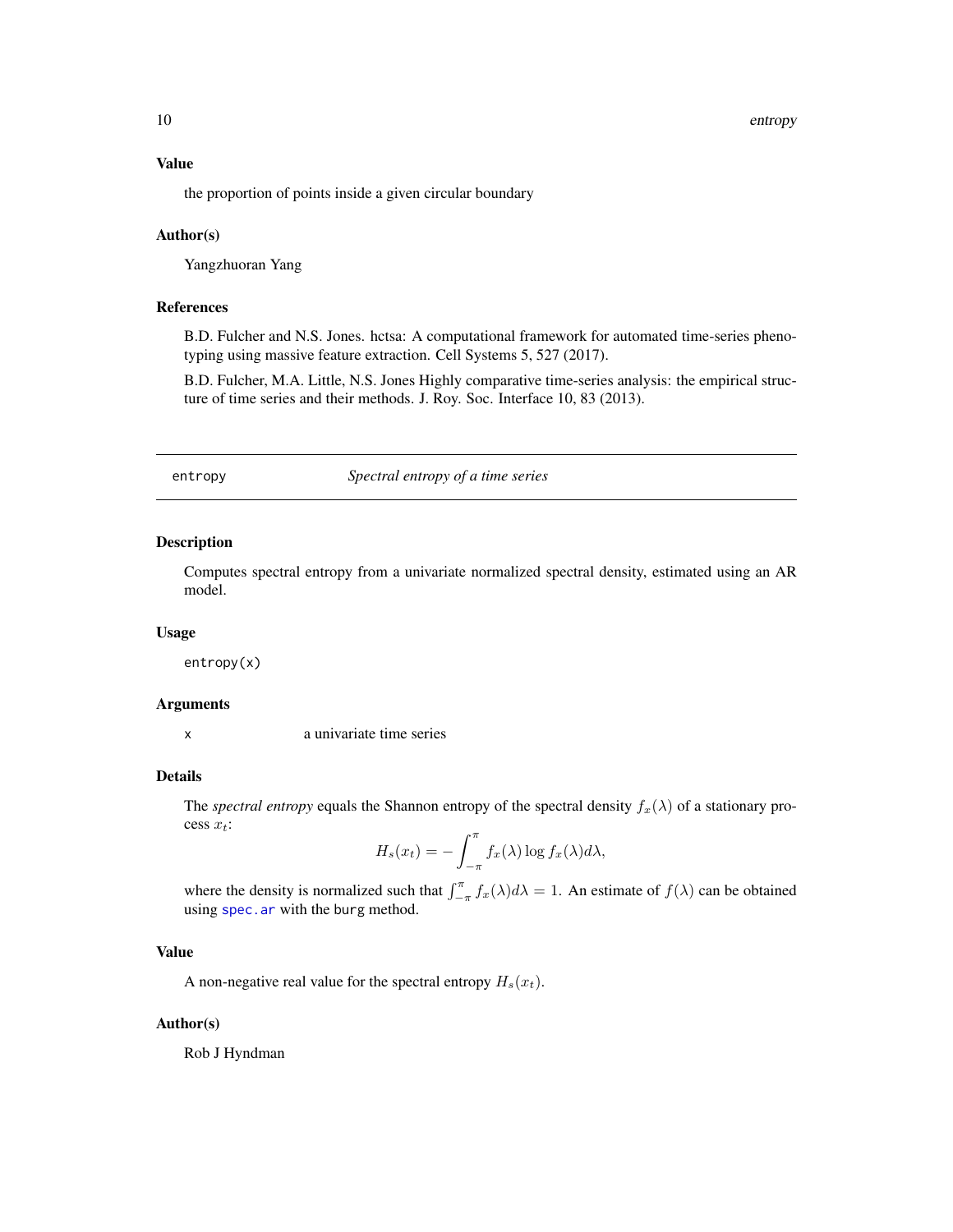# <span id="page-10-0"></span>firstmin\_ac 11

# References

Jerry D. Gibson and Jaewoo Jung (2006). "The Interpretation of Spectral Entropy Based Upon Rate Distortion Functions". IEEE International Symposium on Information Theory, pp. 277-281.

Goerg, G. M. (2013). "Forecastable Component Analysis". Journal of Machine Learning Research (JMLR) W&CP 28 (2): 64-72, 2013. Available at [http://jmlr.org/proceedings/papers/v28/](http://jmlr.org/proceedings/papers/v28/goerg13.html) [goerg13.html](http://jmlr.org/proceedings/papers/v28/goerg13.html).

# See Also

[spec.ar](#page-0-0)

#### Examples

```
entropy(rnorm(1000))
entropy(lynx)
entropy(sin(1:20))
```
<span id="page-10-1"></span>

| firstmin ac | Time of first minimum in the autocorrelation function from software |
|-------------|---------------------------------------------------------------------|
|             | <i>package</i> hctsa                                                |

# Description

Time of first minimum in the autocorrelation function from software package hctsa

# Usage

```
firstmin_ac(
 x,
 acfv = stats::acf(x, lag.max = N - 1, plot = FALSE, na.action = na.pass)
)
```
#### Arguments

|      | the input time series                                                    |
|------|--------------------------------------------------------------------------|
| acfv | vector of autocorrelation, if exist, used to avoid repeated computation. |

#### Value

The lag of the first minimum

#### Author(s)

Yangzhuoran Yang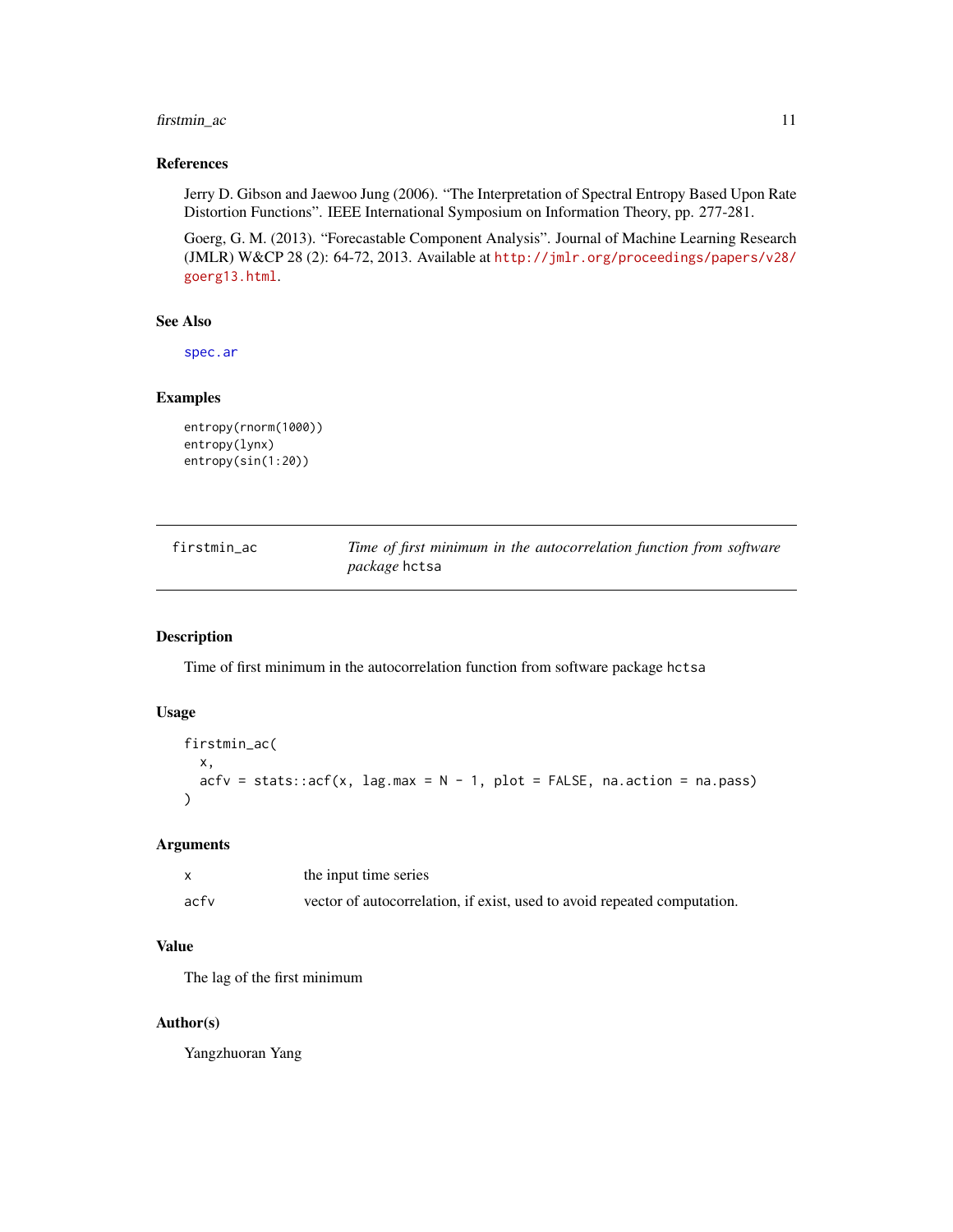#### <span id="page-11-0"></span>References

B.D. Fulcher and N.S. Jones. hctsa: A computational framework for automated time-series phenotyping using massive feature extraction. Cell Systems 5, 527 (2017).

B.D. Fulcher, M.A. Little, N.S. Jones Highly comparative time-series analysis: the empirical structure of time series and their methods. J. Roy. Soc. Interface 10, 83 (2013).

# Examples

firstmin\_ac(WWWusage)

| firstzero ac | The first zero crossing of the autocorrelation function from software |
|--------------|-----------------------------------------------------------------------|
|              | <i>package</i> hctsa                                                  |

# Description

Search up to a maximum of the length of the time series

# Usage

```
firstzero_ac(y, acfv = stats::acf(y, N - 1, plot = FALSE, na.action = na.pass))
```
#### Arguments

|      | the input time series                                                    |
|------|--------------------------------------------------------------------------|
| acfv | vector of autocorrelation, if exist, used to avoid repeated computation. |

# Value

The first zero crossing of the autocorrelation function

# Author(s)

Yangzhuoran Yang

#### References

B.D. Fulcher and N.S. Jones. hctsa: A computational framework for automated time-series phenotyping using massive feature extraction. Cell Systems 5, 527 (2017).

B.D. Fulcher, M.A. Little, N.S. Jones Highly comparative time-series analysis: the empirical structure of time series and their methods. J. Roy. Soc. Interface 10, 83 (2013).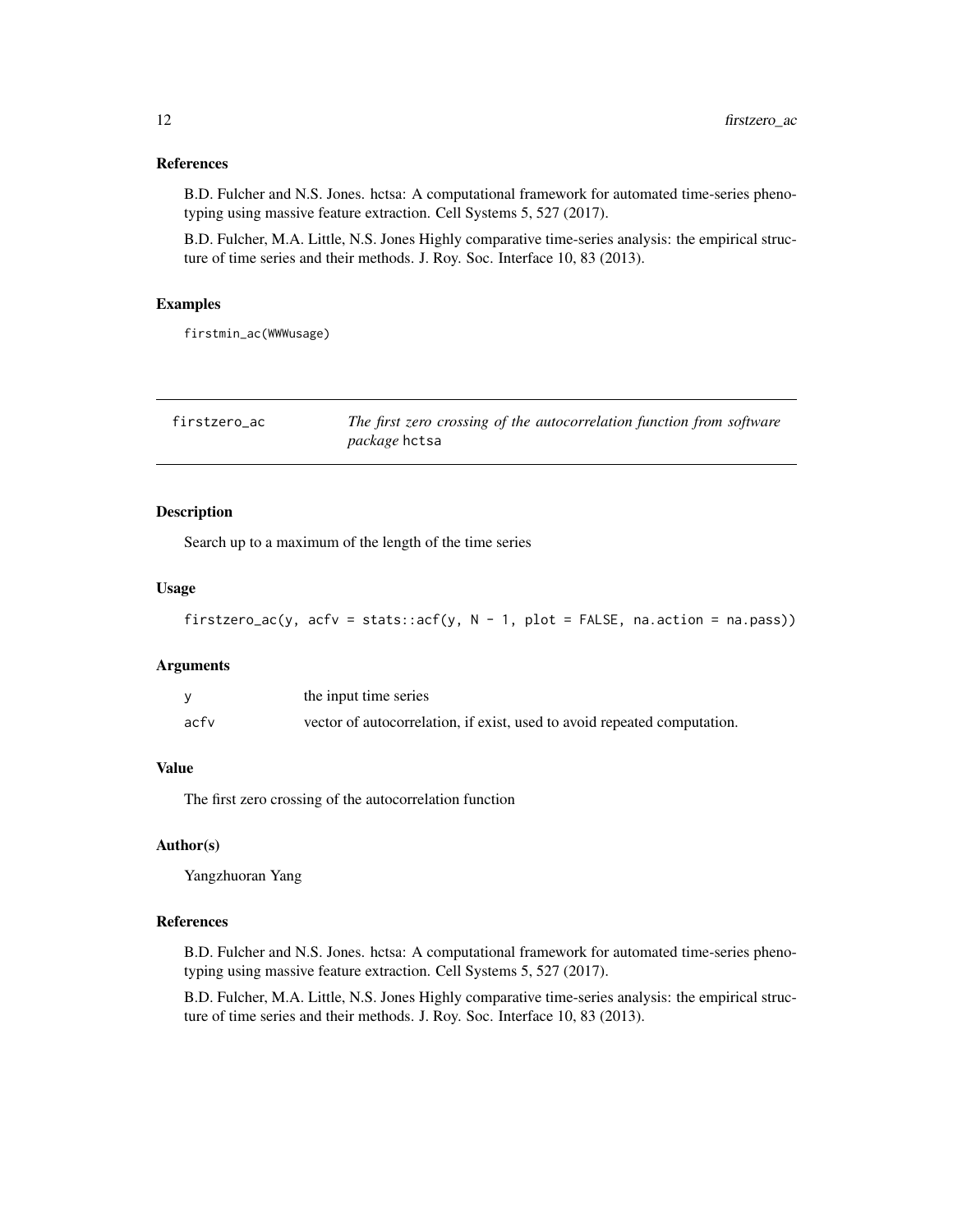<span id="page-12-0"></span>

Number of flat spots in a time series

# Usage

flat\_spots(x)

# Arguments

x a univariate time series

# Value

A numeric value.

# Author(s)

Earo Wang and Rob J Hyndman

<span id="page-12-1"></span>fluctanal\_prop\_r1 *Implements fluctuation analysis from software package* hctsa

# Description

Fits a polynomial of order 1 and then returns the range. The order of fluctuations is 2, corresponding to root mean square fluctuations.

# Usage

fluctanal\_prop\_r1(x)

# Arguments

x the input time series (or any vector)

# Author(s)

Yangzhuoran Yang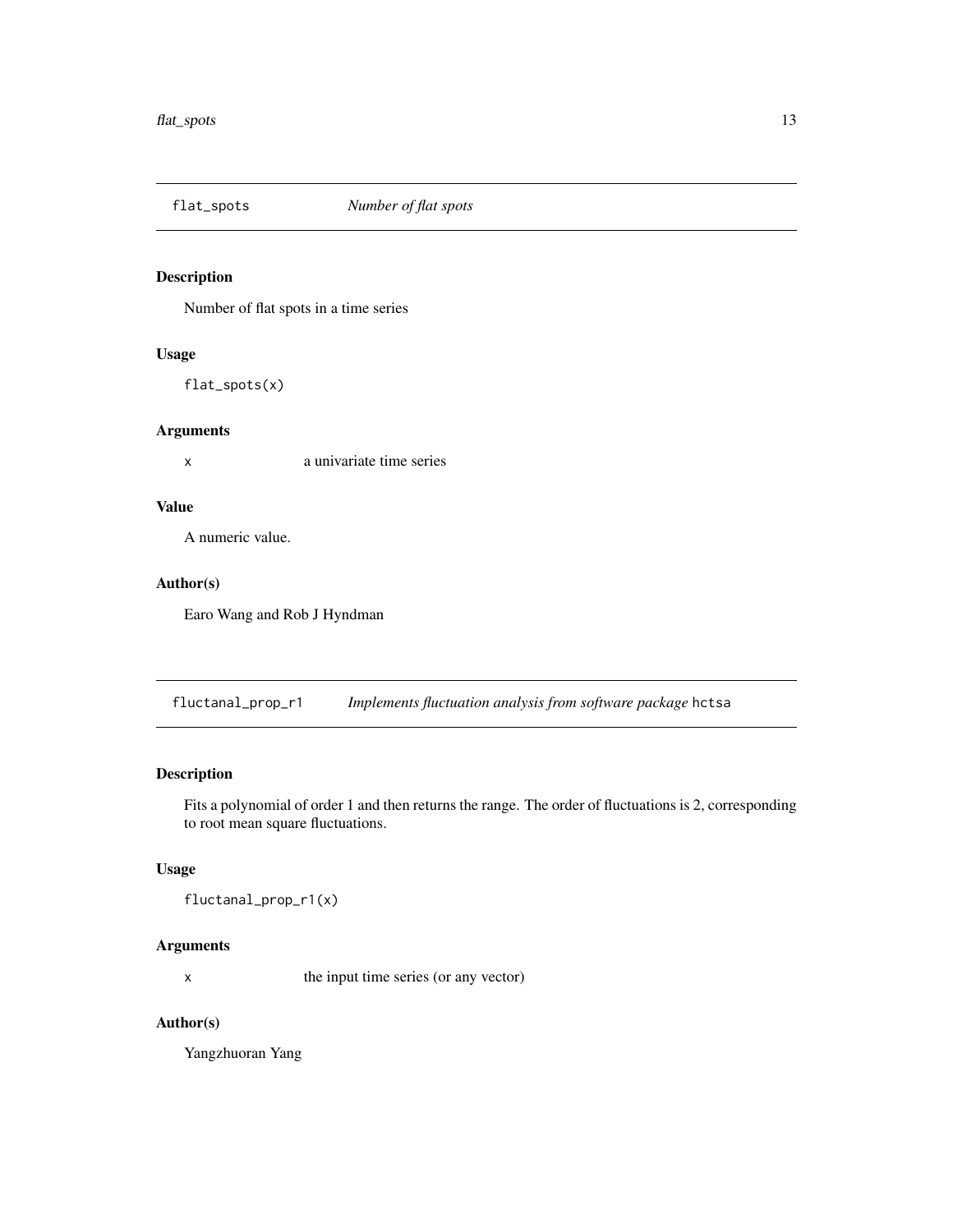# <span id="page-13-0"></span>References

B.D. Fulcher and N.S. Jones. hctsa: A computational framework for automated time-series phenotyping using massive feature extraction. Cell Systems 5, 527 (2017).

B.D. Fulcher, M.A. Little, N.S. Jones Highly comparative time-series analysis: the empirical structure of time series and their methods. J. Roy. Soc. Interface 10, 83 (2013).

heterogeneity *Heterogeneity coefficients*

#### Description

Computes various measures of heterogeneity of a time series. First the series is pre-whitened using an AR model to give a new series y. We fit a  $GARCH(1,1)$  model to y and obtain the residuals, e. Then the four measures of heterogeneity are: (1) the sum of squares of the first 12 autocorrelations of  $y^2$ ; (2) the sum of squares of the first 12 autocorrelations of  $e^2$ ; (3) the  $R^2$  value of an AR model applied to  $y^2$ ; (4) the  $R^2$  value of an AR model applied to  $e^2$ . The statistics obtained from  $y^2$  are the ARCH effects, while those from  $e^2$  are the GARCH effects.

#### Usage

```
heterogeneity(x)
```
#### Arguments

x a univariate time series

#### Value

A vector of numeric values.

#### Author(s)

Yanfei Kang and Rob J Hyndman

<span id="page-13-1"></span>histogram\_mode *Mode of a data vector from software package* hctsa

#### Description

Measures the mode of the data vector using histograms with a given number of bins as suggestion. The value calculated is different from hctsa and CompEngine as the histogram edges are calculated differently.

#### Usage

histogram\_mode(y, numBins = 10)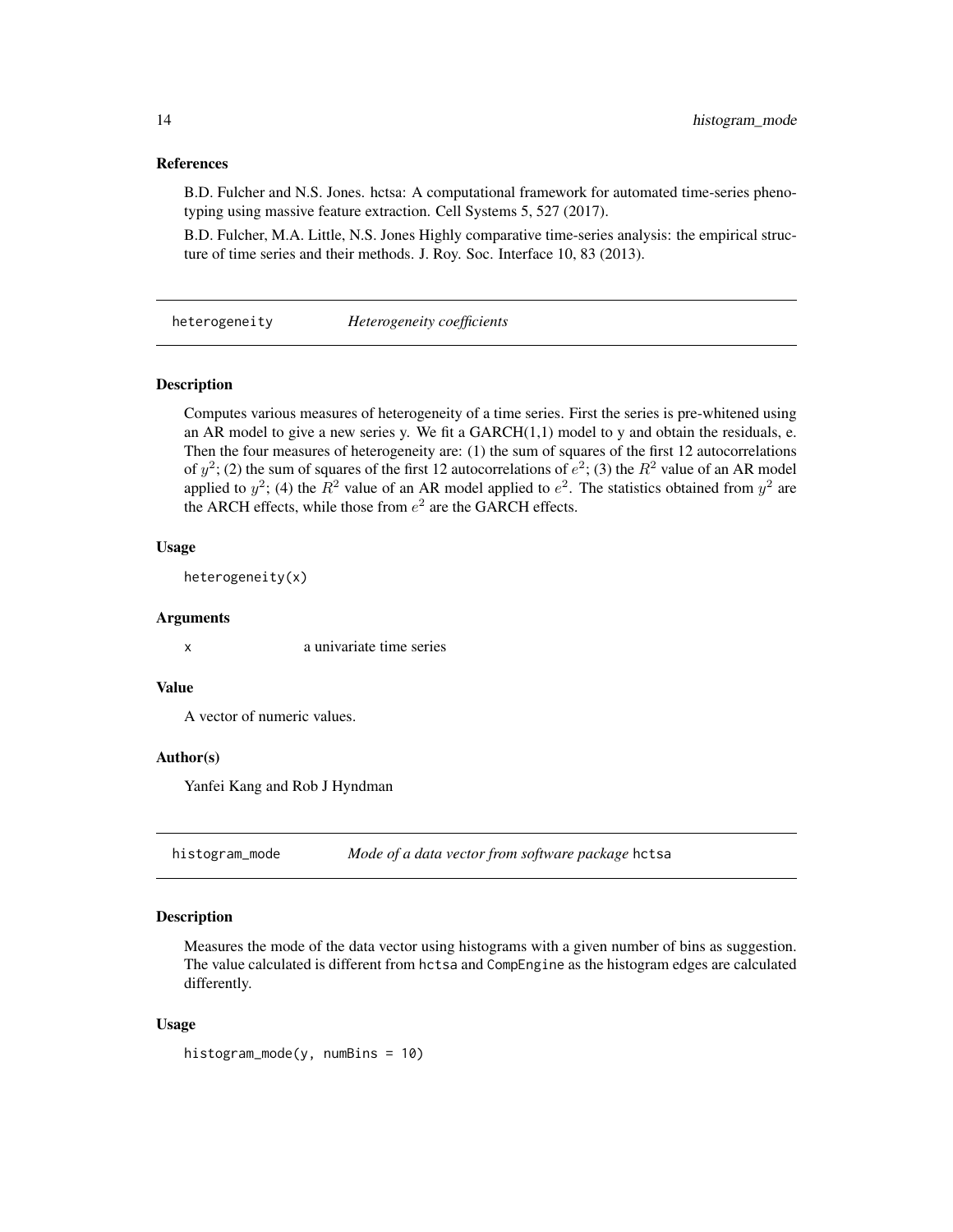# <span id="page-14-0"></span>holt\_parameters 15

#### **Arguments**

|         | the input data vector                       |
|---------|---------------------------------------------|
| numBins | the number of bins to use in the histogram. |

# Value

the mode

#### Author(s)

Yangzhuoran Yang

# References

B.D. Fulcher and N.S. Jones. hctsa: A computational framework for automated time-series phenotyping using massive feature extraction. Cell Systems 5, 527 (2017).

B.D. Fulcher, M.A. Little, N.S. Jones Highly comparative time-series analysis: the empirical structure of time series and their methods. J. Roy. Soc. Interface 10, 83 (2013).

holt\_parameters *Parameter estimates of Holt's linear trend method*

# Description

Estimate the smoothing parameter for the level-alpha and the smoothing parameter for the trendbeta. hw\_parameters considers additive seasonal trend: ets(A,A,A) model.

#### Usage

```
holt_parameters(x)
```
hw\_parameters(x)

# Arguments

x a univariate time series

# Value

holt\_parameters produces a vector of 2 values: alpha, beta.

hw\_parameters produces a vector of 3 values: alpha, beta and gamma.

# Author(s)

Thiyanga Talagala, Pablo Montero-Manso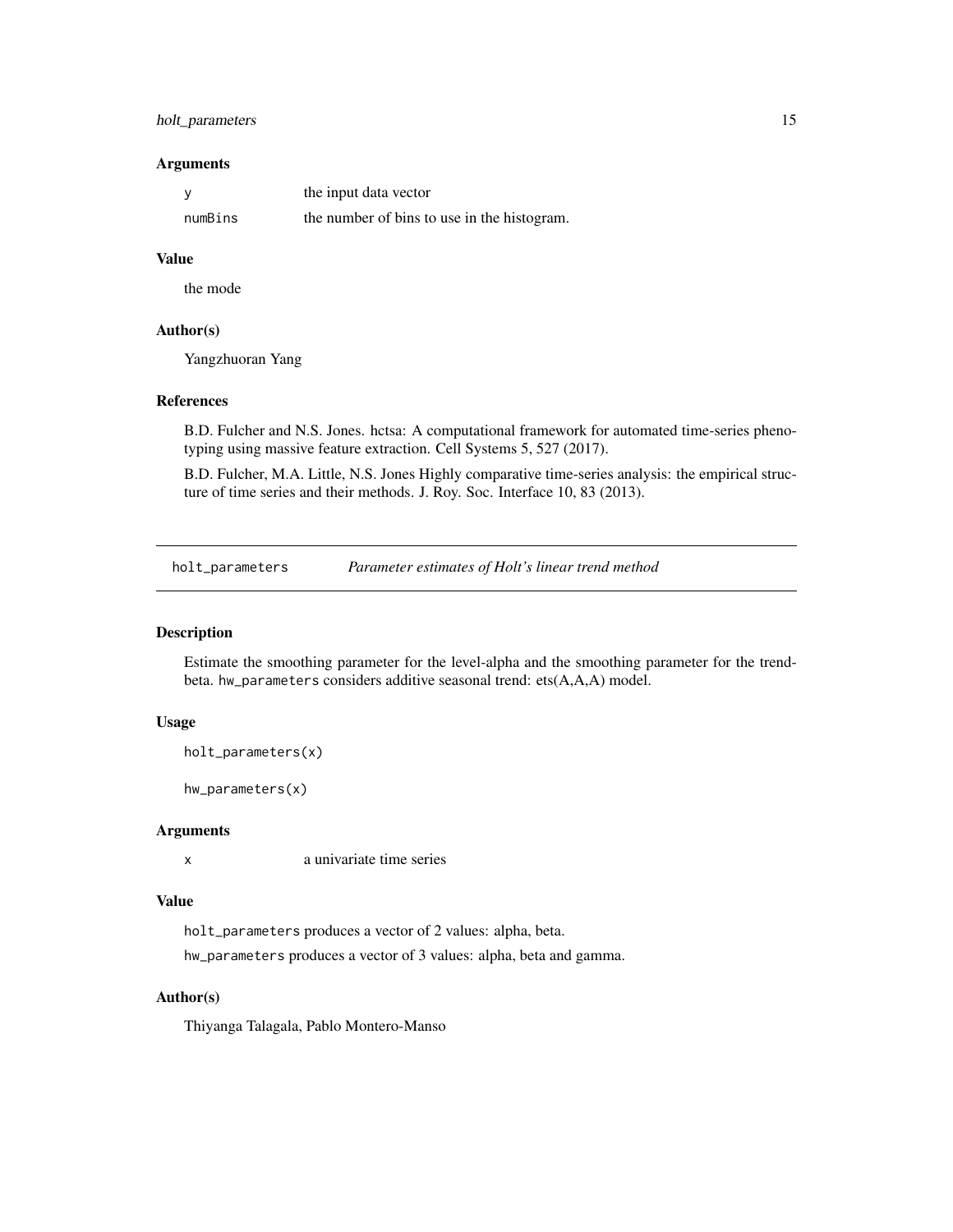<span id="page-15-0"></span>

Computes the Hurst coefficient indicating the level of fractional differencing of a time series.

# Usage

hurst(x)

# Arguments

x a univariate time series. If missing values are present, the largest contiguous portion of the time series is used.

# Value

A numeric value.

# Author(s)

Rob J Hyndman

<span id="page-15-1"></span>

| localsimple_taures | The first zero crossing of the autocorrelation function of the residu- |
|--------------------|------------------------------------------------------------------------|
|                    | als from Simple local time-series forecasting from software package    |
|                    | hctsa                                                                  |

# Description

Simple predictors using the past trainLength values of the time series to predict its next value.

# Usage

```
localsimple_taures(y, forecastMeth = c("mean", "lfit"), trainLength = NULL)
```
# Arguments

| V            | the input time series                                                                                                                                                                                   |
|--------------|---------------------------------------------------------------------------------------------------------------------------------------------------------------------------------------------------------|
| forecastMeth | the forecasting method, default to mean, mean: local mean prediction using the<br>past trainLength time-series values. If it: local linear prediction using the past<br>trainLength time-series values. |
| trainLength  | the number of time-series values to use to forecast the next value. Default to 1<br>when using method mean and 3 when using method lfit.                                                                |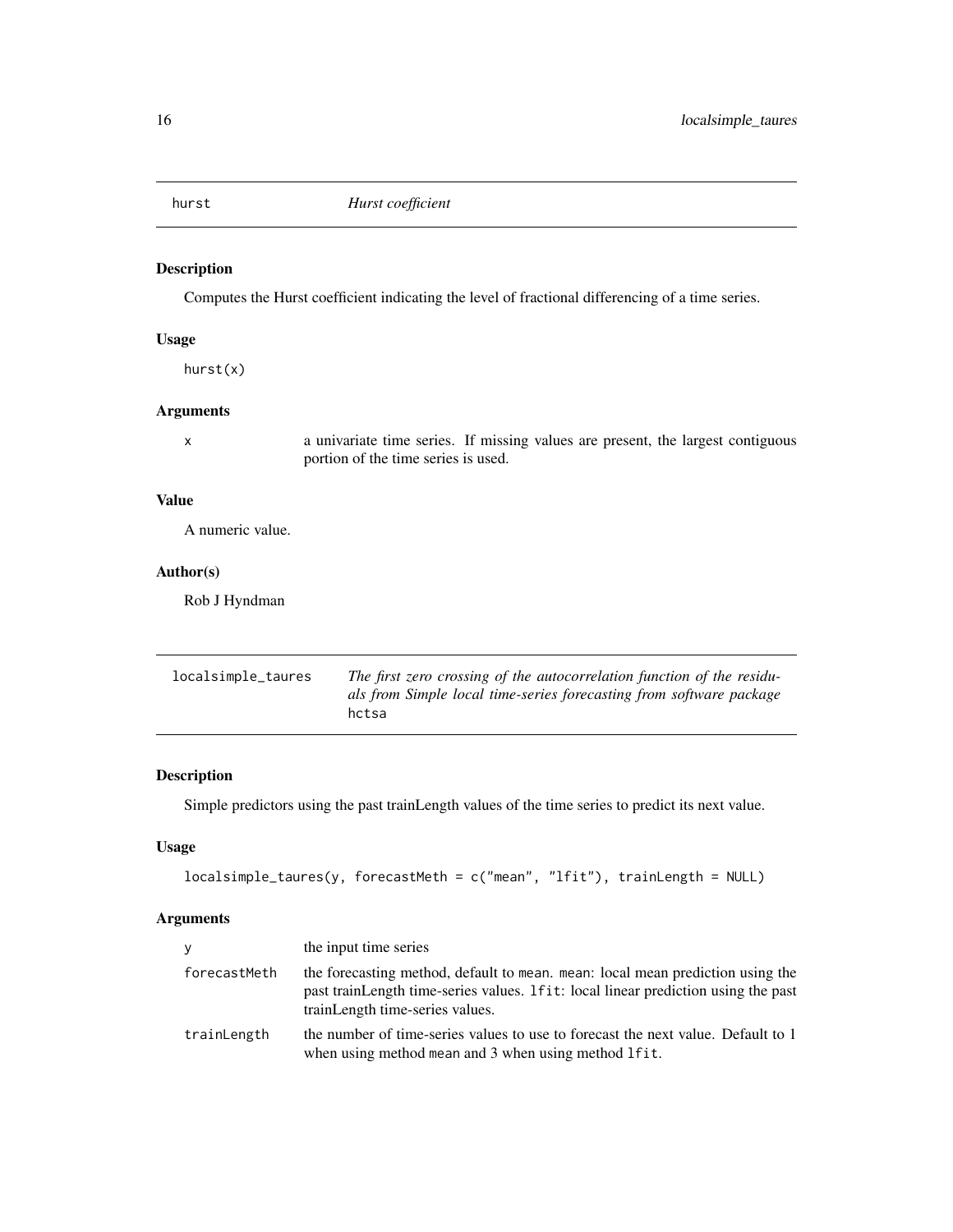#### <span id="page-16-0"></span>lumpiness and the contract of the contract of the contract of the contract of the contract of the contract of the contract of the contract of the contract of the contract of the contract of the contract of the contract of

# Value

The first zero crossing of the autocorrelation function of the residuals

lumpiness *Time series features based on tiled windows*

# Description

Computes feature of a time series based on tiled (non-overlapping) windows. Means or variances are produced for all tiled windows. Then stability is the variance of the means, while lumpiness is the variance of the variances.

# Usage

```
lumpiness(x, width = ifelse(frequency(x) > 1, frequency(x), 10))
```

```
stability(x, width = ifelse(frequency(x) > 1, frequency(x), 10))
```
# Arguments

| x     | a univariate time series |
|-------|--------------------------|
| width | size of sliding window   |

#### Value

A numeric vector of length 2 containing a measure of lumpiness and a measure of stability.

#### Author(s)

Earo Wang and Rob J Hyndman

max\_level\_shift *Time series features based on sliding windows*

# Description

Computes feature of a time series based on sliding (overlapping) windows. max\_level\_shift finds the largest mean shift between two consecutive windows. max\_var\_shift finds the largest var shift between two consecutive windows. max\_kl\_shift finds the largest shift in Kulback-Leibler divergence between two consecutive windows.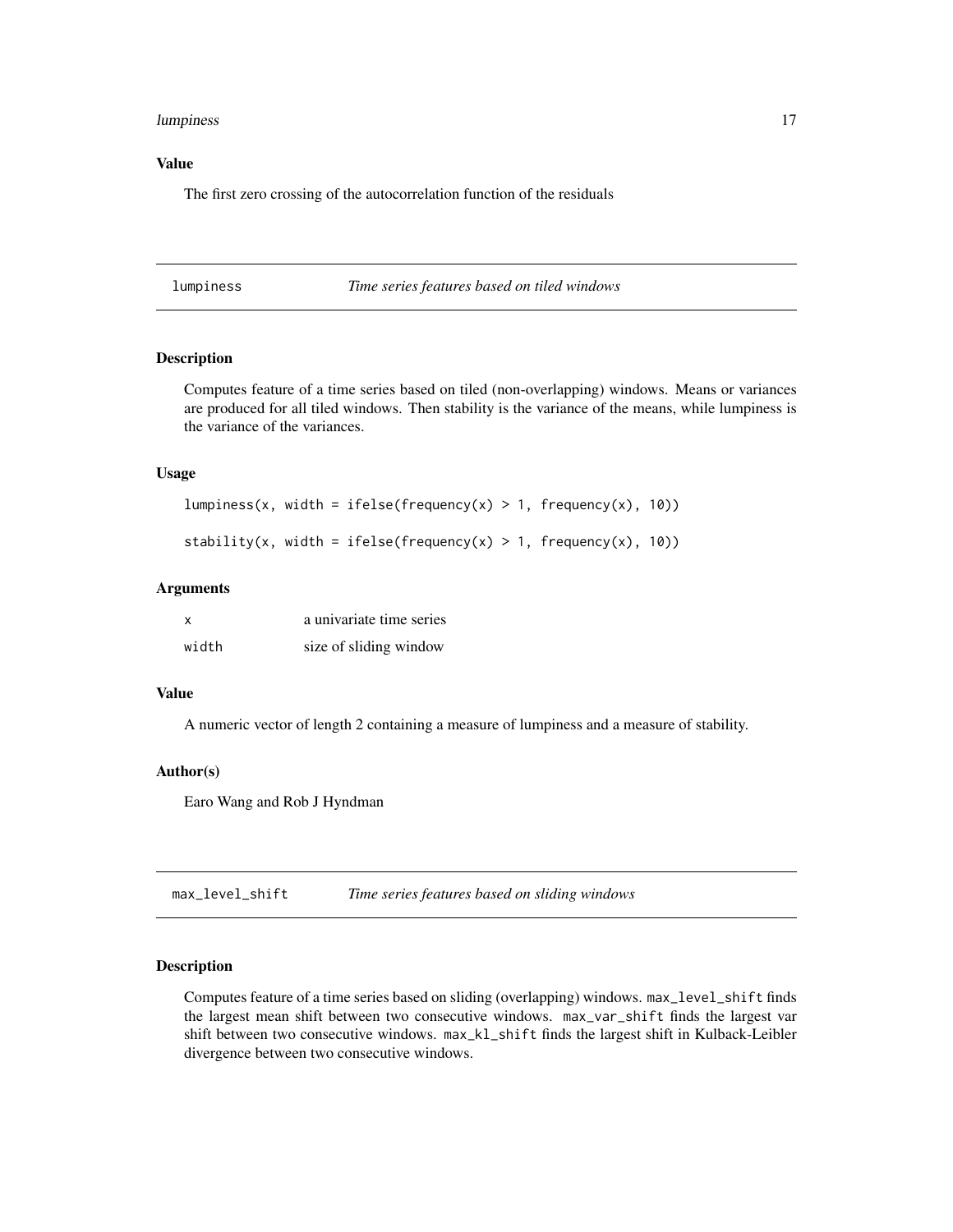```
max\_level\_shift(x, width = ifelse(frequency(x) > 1, frequency(x), 10))
```

```
max\_var\_shift(x, width = ifelse(frequency(x) > 1, frequency(x), 10))
```

```
max_k1_{shift}(x, width = ifelse(frequency(x) > 1, frequency(x), 10))
```
# Arguments

| x     | a univariate time series |
|-------|--------------------------|
| width | size of sliding window   |

# Details

Computes the largest level shift and largest variance shift in sliding mean calculations

# Value

A vector of 2 values: the size of the shift, and the time index of the shift.

# Author(s)

Earo Wang and Rob J Hyndman

<span id="page-17-1"></span>

| motiftwo_entro3 | Local motifs in a binary symbolization of the time series from software |
|-----------------|-------------------------------------------------------------------------|
|                 | <i>package</i> hctsa                                                    |

### Description

Coarse-graining is performed. Time-series values above its mean are given 1, and those below the mean are 0.

# Usage

```
motiftwo_entro3(y)
```
# Arguments

y the input time series

# Value

Entropy of words in the binary alphabet of length 3.

# Author(s)

Yangzhuoran Yang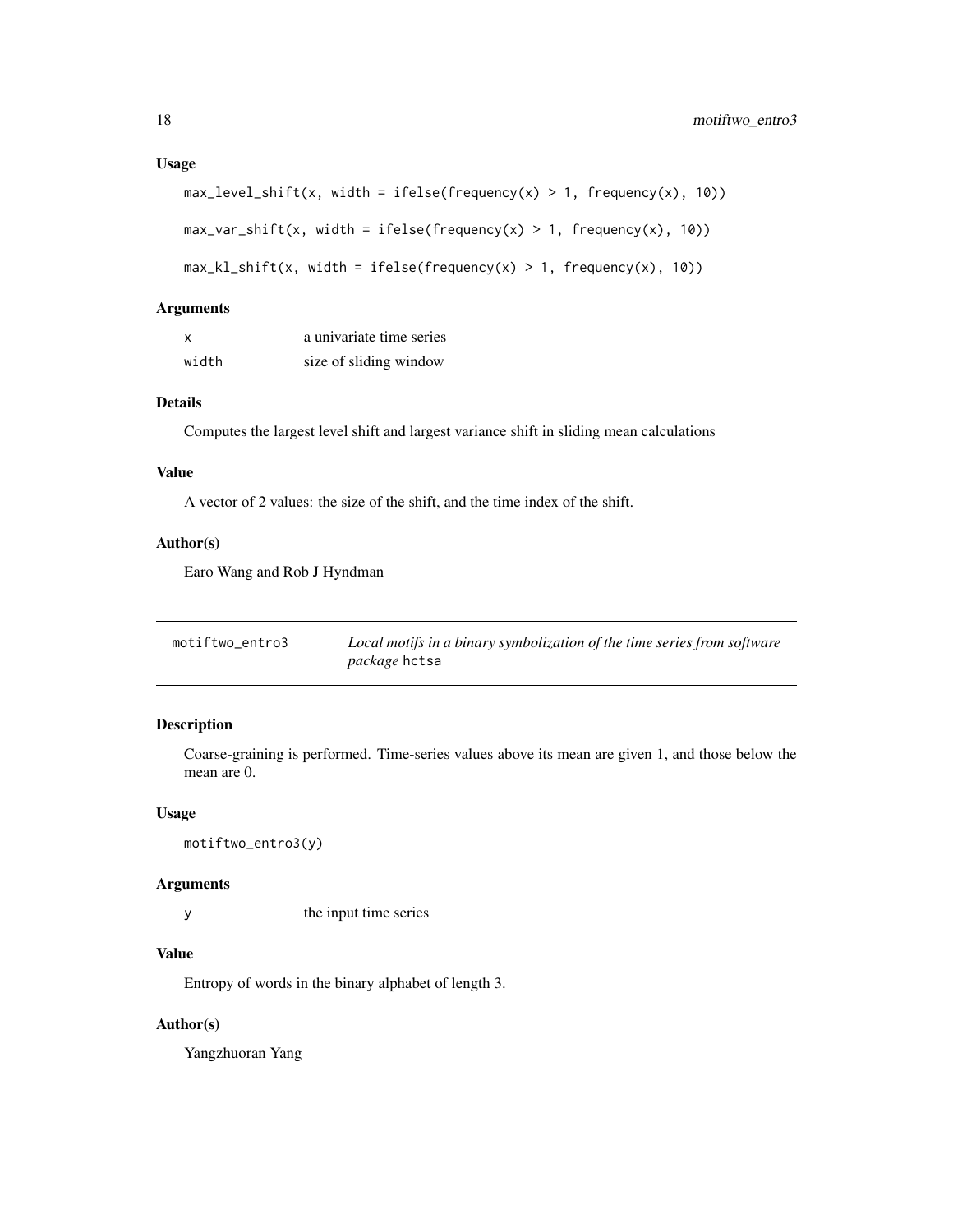# <span id="page-18-0"></span>nonlinearity and the state of the state of the state of the state of the state of the state of the state of the state of the state of the state of the state of the state of the state of the state of the state of the state

# References

B.D. Fulcher and N.S. Jones. hctsa: A computational framework for automated time-series phenotyping using massive feature extraction. Cell Systems 5, 527 (2017).

B.D. Fulcher, M.A. Little, N.S. Jones Highly comparative time-series analysis: the empirical structure of time series and their methods. J. Roy. Soc. Interface 10, 83 (2013).

# Examples

motiftwo\_entro3(WWWusage)

nonlinearity *Nonlinearity coefficient*

#### Description

Computes a nonlinearity statistic based on Teräsvirta's nonlinearity test of a time series. The statistic is  $10X^2/T$  where  $X^2$  is the Chi-squared statistic from Teräsvirta's test, and T is the length of the time series. This takes large values when the series is nonlinear, and values around 0 when the series is linear.

#### Usage

```
nonlinearity(x)
```
#### Arguments

x a univariate time series

#### Value

A numeric value.

# Author(s)

Yanfei Kang and Rob J Hyndman

# Examples

nonlinearity(lynx)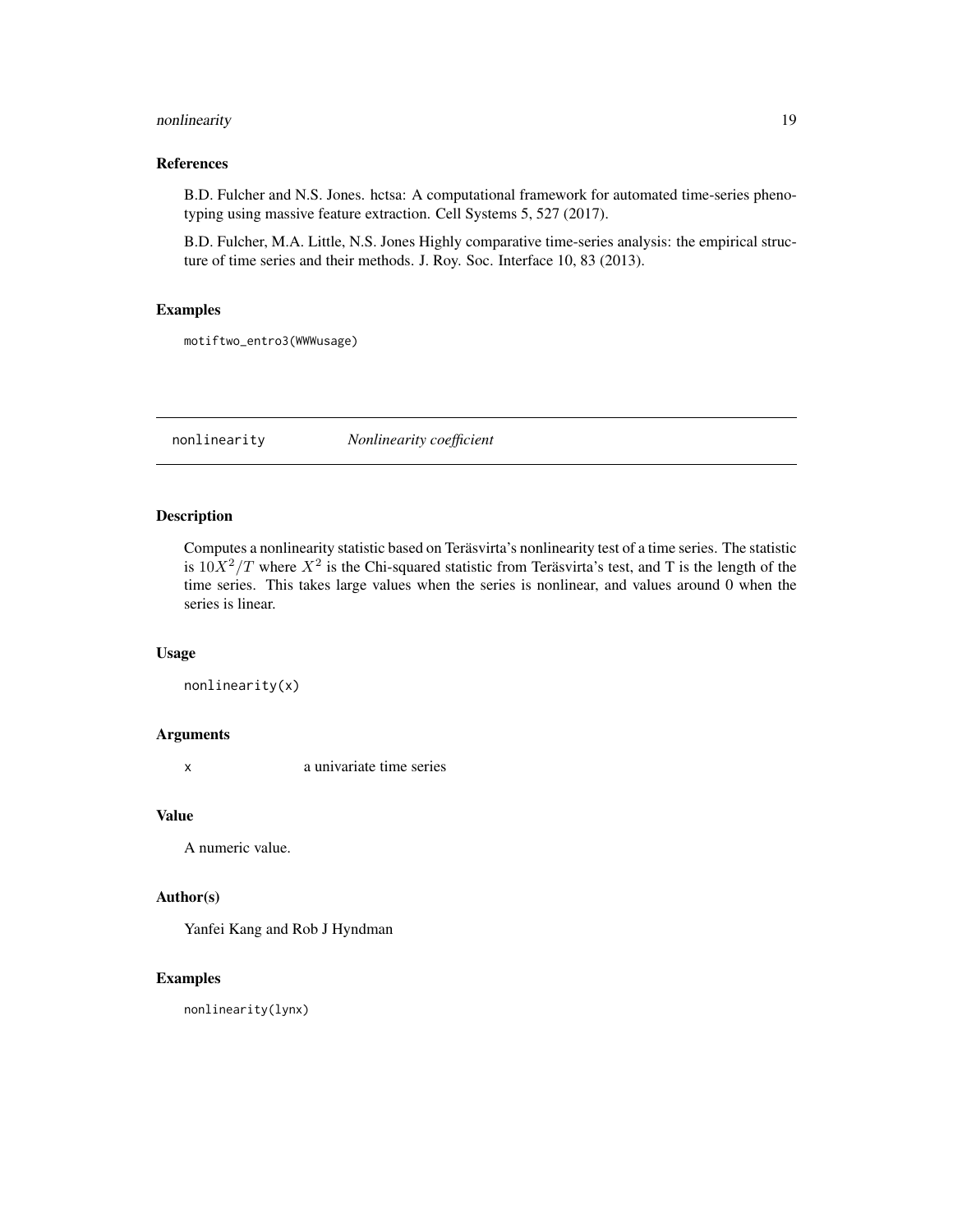<span id="page-19-1"></span><span id="page-19-0"></span>outlierinclude\_mdrmd *How median depend on distributional outliers from software package* hctsa

# Description

Measures median as more and more outliers are included in the calculation according to a specified rule, of outliers being furthest from the mean.

#### Usage

outlierinclude\_mdrmd(y, zscored = TRUE)

#### Arguments

|         | the input time series (ideally z-scored)                           |
|---------|--------------------------------------------------------------------|
| zscored | Should y be z-scored before computing the statistic. Default: TRUE |

# Details

The threshold for including time-series data points in the analysis increases from zero to the maximum deviation, in increments of 0.01\*sigma (by default), where sigma is the standard deviation of the time series.

At each threshold, proportion of time series points included and median are calculated, and outputs from the algorithm measure how these statistical quantities change as more extreme points are included in the calculation.

Outliers are defined as furthest from the mean.

#### Value

median of the median of range indices

# Author(s)

Yangzhuoran Yang

# References

B.D. Fulcher and N.S. Jones. hctsa: A computational framework for automated time-series phenotyping using massive feature extraction. Cell Systems 5, 527 (2017).

B.D. Fulcher, M.A. Little, N.S. Jones Highly comparative time-series analysis: the empirical structure of time series and their methods. J. Roy. Soc. Interface 10, 83 (2013).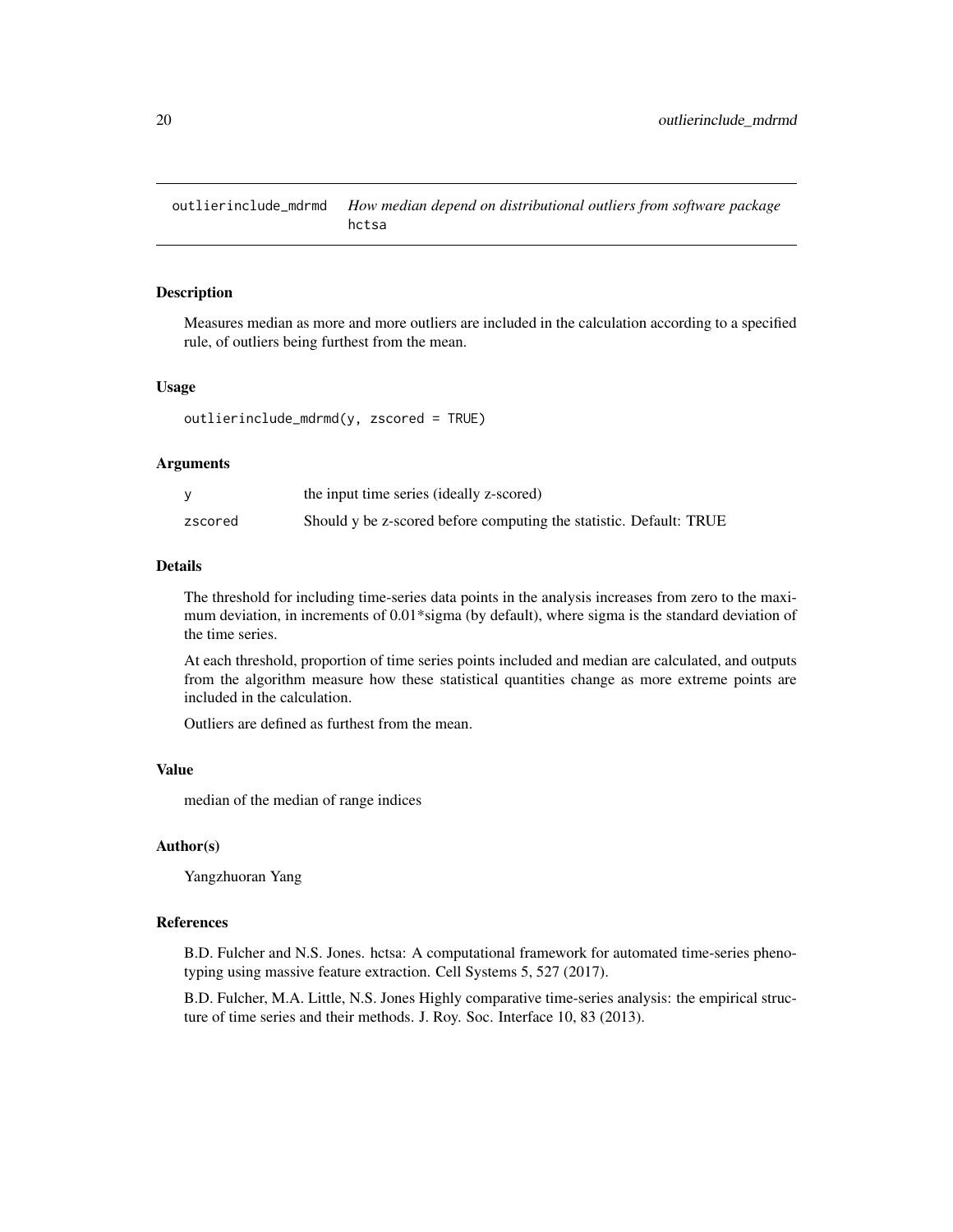<span id="page-20-0"></span>

Computes various measures based on partial autocorrelation coefficients of the original series, firstdifferenced series and second-differenced series

#### Usage

pacf\_features(x)

#### Arguments

x a univariate time series

# Value

A vector of 3 values: Sum of squared of first 5 partial autocorrelation coefficients of the original series, first differenced series and twice-differenced series. For seasonal data, the partial autocorrelation coefficient at the first seasonal lag is also returned.

# Author(s)

Thiyanga Talagala

<span id="page-20-1"></span>pred\_features *The prediction feature set from software package* hctsa

# Description

Calculate the features that grouped as prediction set, which have been used in CompEngine database, using method introduced in package hctsa.

#### Usage

pred\_features(x)

#### Arguments

x the input time series

# Details

Features in this set are localsimple\_mean1, localsimple\_lfitac, and sampen\_first.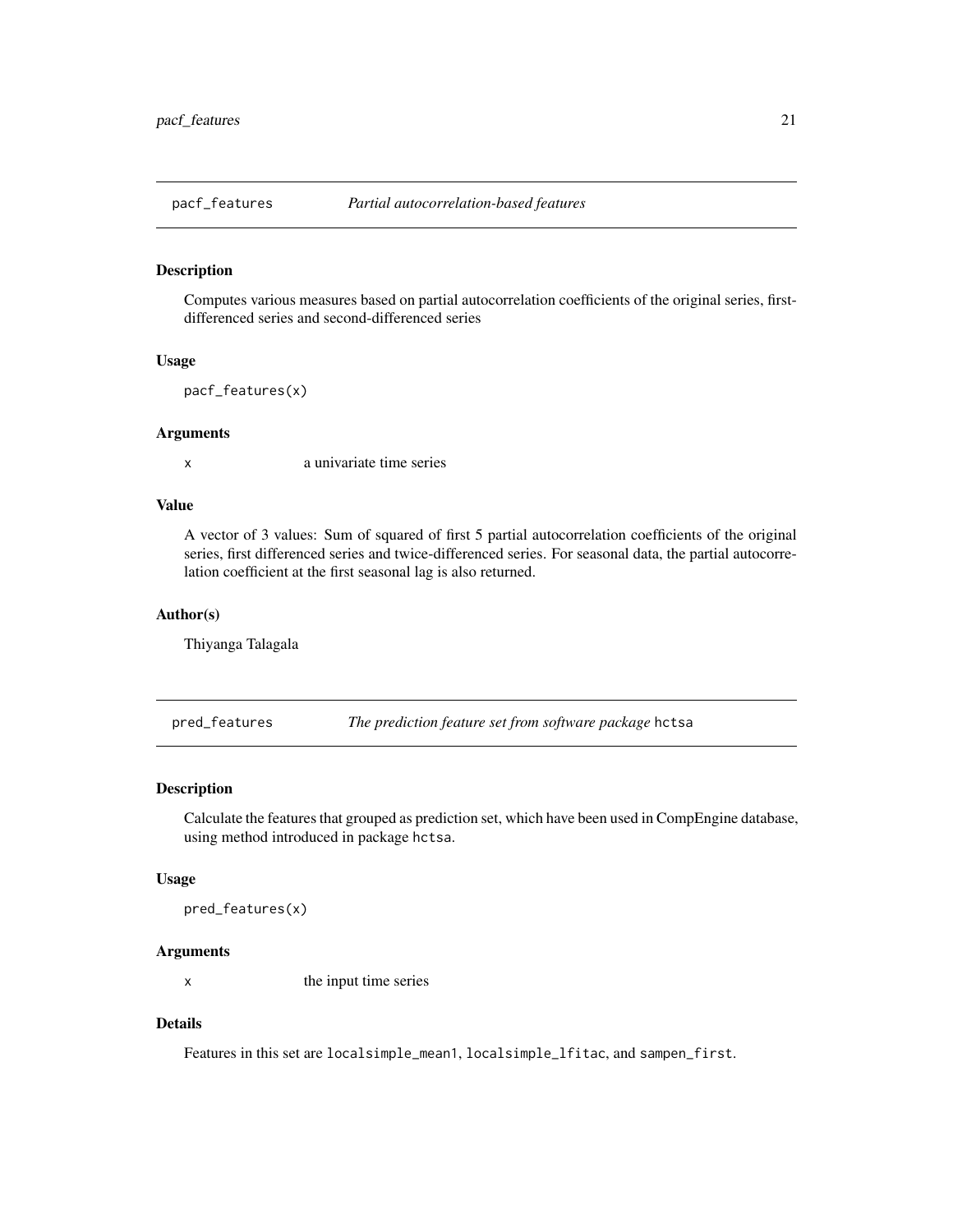# <span id="page-21-0"></span>Value

a vector with autocorrelation features

#### Author(s)

Yangzhuoran Yang

# References

B.D. Fulcher and N.S. Jones. hctsa: A computational framework for automated time-series phenotyping using massive feature extraction. Cell Systems 5, 527 (2017).

B.D. Fulcher, M.A. Little, N.S. Jones Highly comparative time-series analysis: the empirical structure of time series and their methods. J. Roy. Soc. Interface 10, 83 (2013).

#### See Also

[localsimple\\_taures](#page-15-1) [sampen\\_first](#page-22-1)

sampenc *Second Sample Entropy from software package* hctsa

# Description

Modified from the Ben Fulcher version of original code sampenc.m from http://physionet.org/physiotools/sampen/ http://www.physionet.org/physiotools/sampen/matlab/1.1/sampenc.m Code by DK Lake (dlake@virginia.edu), JR Moorman and Cao Hanqing.

#### Usage

sampenc(y,  $M = 6$ ,  $r = 0.3$ )

#### Arguments

| У | the input time series |
|---|-----------------------|
| М | embedding dimension   |
| r | threshold             |

#### Author(s)

Yangzhuoran Yang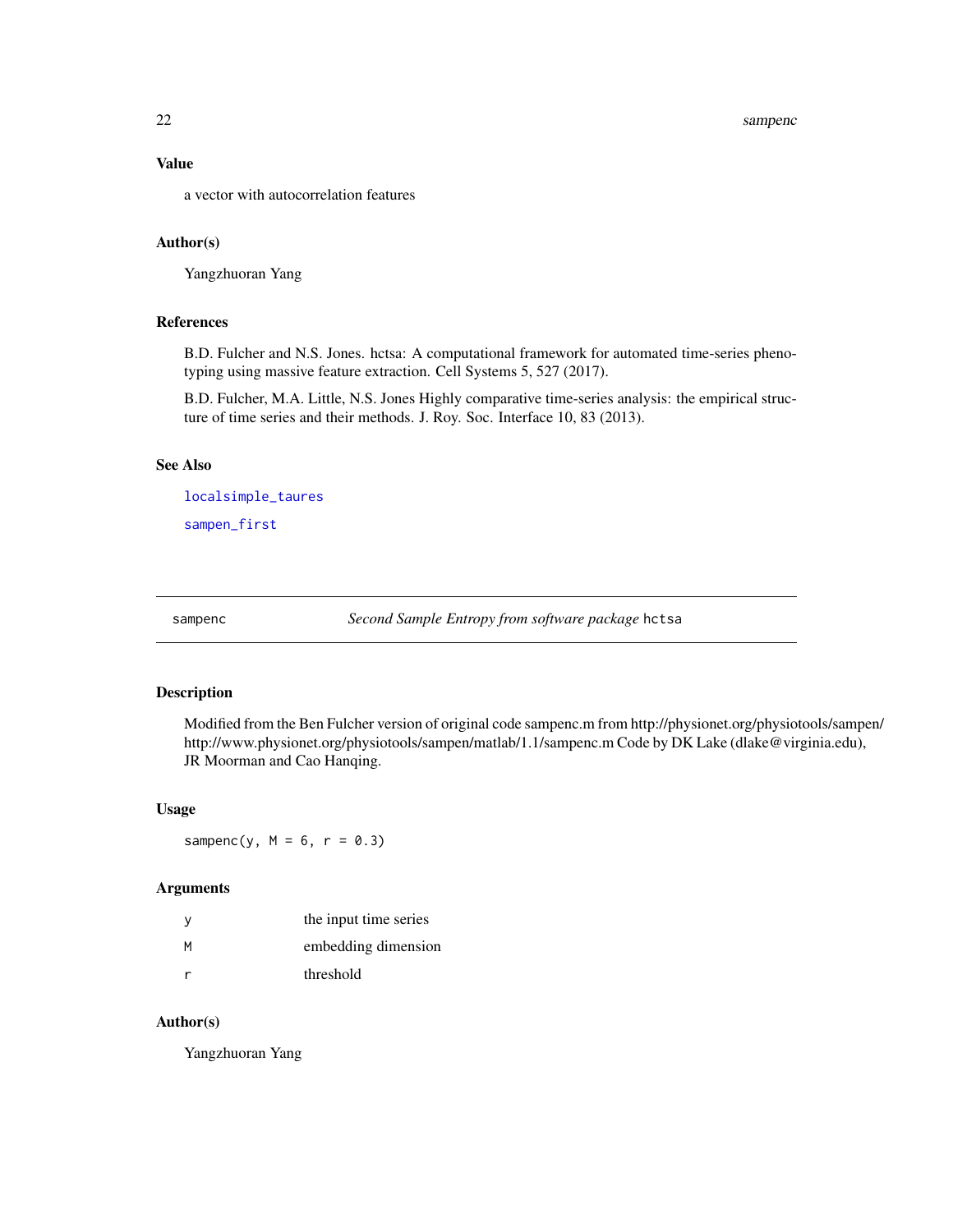#### <span id="page-22-0"></span>sampen\_first 23

#### References

cf. "Physiological time-series analysis using approximate entropy and sample entropy", J. S. Richman and J. R. Moorman, Am. J. Physiol. Heart Circ. Physiol., 278(6) H2039 (2000)

B.D. Fulcher and N.S. Jones. hctsa: A computational framework for automated time-series phenotyping using massive feature extraction. Cell Systems 5, 527 (2017).

B.D. Fulcher, M.A. Little, N.S. Jones Highly comparative time-series analysis: the empirical structure of time series and their methods. J. Roy. Soc. Interface 10, 83 (2013).

<span id="page-22-1"></span>

sampen\_first *Second Sample Entropy of a time series from software package* hctsa

# **Description**

Modified from the Ben Fulcher's EN\_SampEn which uses code from PhysioNet. The publiclyavailable PhysioNet Matlab code, sampenc (renamed here to RN\_sampenc) is available from: http://www.physionet.org/physiotools/sampen/matlab/1.1/sampenc.m

#### Usage

sampen\_first(y)

#### Arguments

y the input time series

## Details

Embedding dimension is set to 5. The threshold is set to 0.3.

#### Author(s)

Yangzhuoran Yang

#### References

cf. "Physiological time-series analysis using approximate entropy and sample entropy", J. S. Richman and J. R. Moorman, Am. J. Physiol. Heart Circ. Physiol., 278(6) H2039 (2000)

B.D. Fulcher and N.S. Jones. hctsa: A computational framework for automated time-series phenotyping using massive feature extraction. Cell Systems 5, 527 (2017).

B.D. Fulcher, M.A. Little, N.S. Jones Highly comparative time-series analysis: the empirical structure of time series and their methods. J. Roy. Soc. Interface 10, 83 (2013).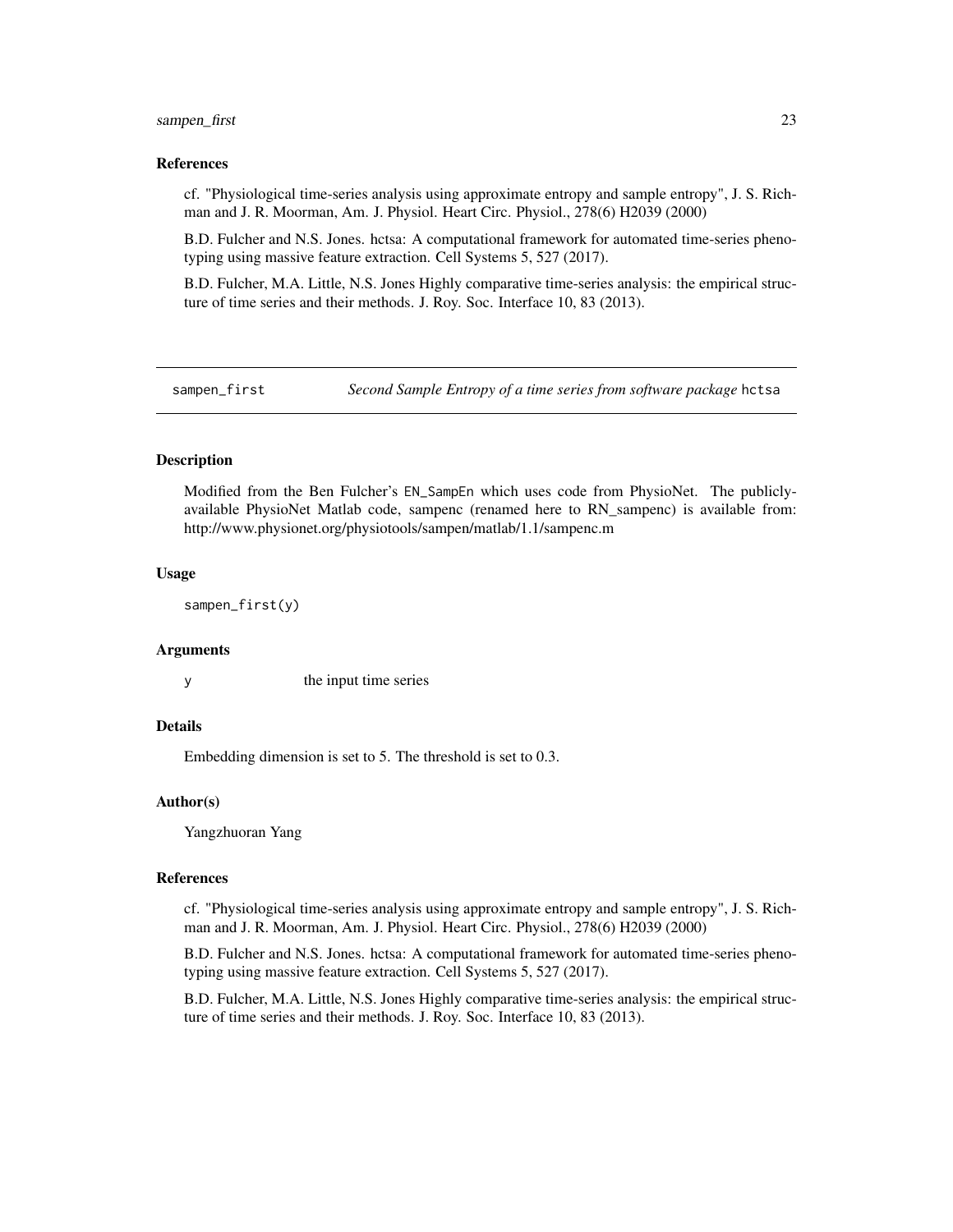<span id="page-23-1"></span><span id="page-23-0"></span>

Calculate the features that grouped as scaling set, which have been used in CompEngine database, using method introduced in package hctsa.

#### Usage

scal\_features(x)

#### Arguments

x the input time series

# Details

Feature in this set is fluctanal\_prop\_r1.

#### Value

a vector with autocorrelation features

#### Author(s)

Yangzhuoran Yang

#### References

B.D. Fulcher and N.S. Jones. hctsa: A computational framework for automated time-series phenotyping using massive feature extraction. Cell Systems 5, 527 (2017).

B.D. Fulcher, M.A. Little, N.S. Jones Highly comparative time-series analysis: the empirical structure of time series and their methods. J. Roy. Soc. Interface 10, 83 (2013).

#### See Also

[fluctanal\\_prop\\_r1](#page-12-1)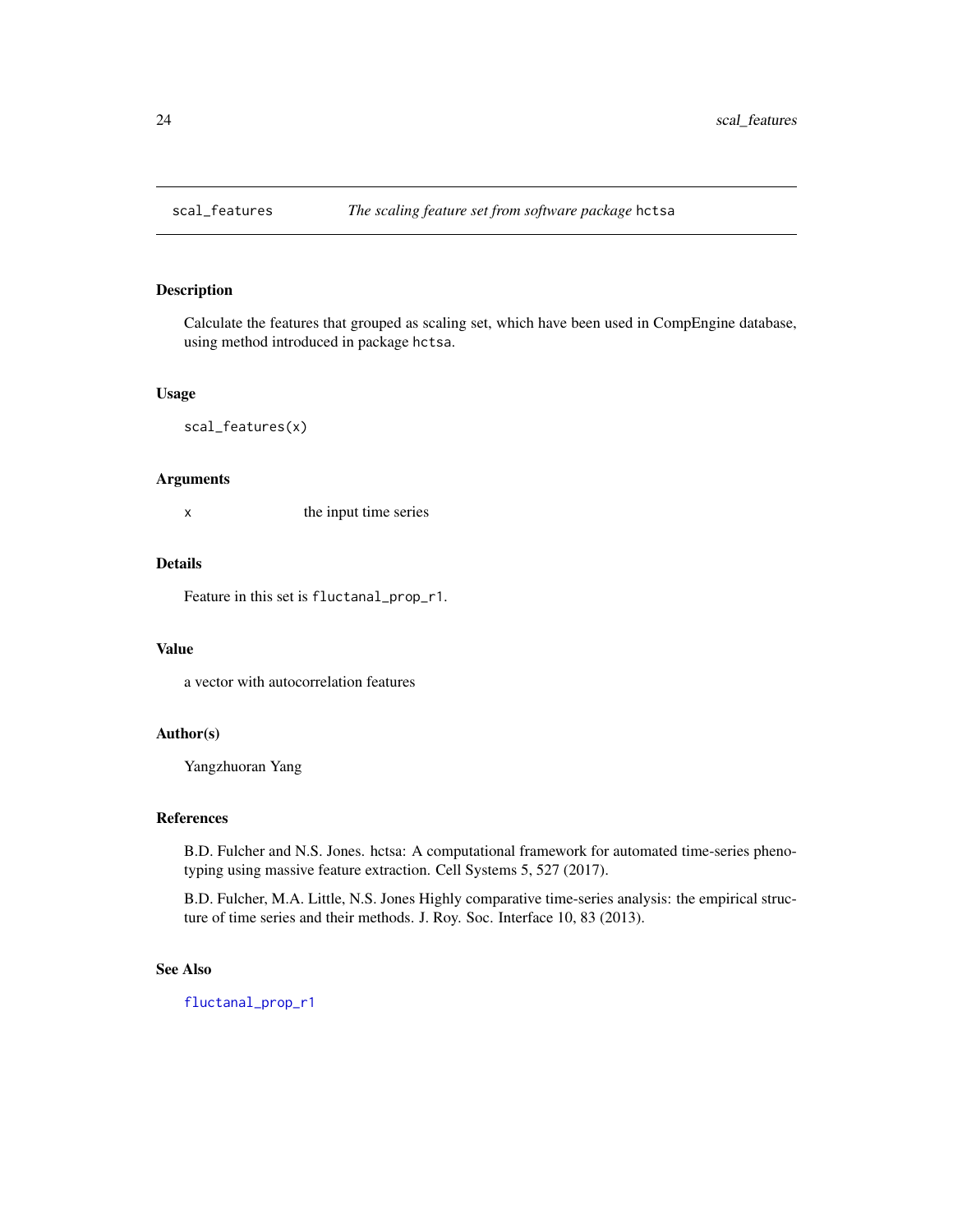<span id="page-24-2"></span><span id="page-24-0"></span>spreadrandomlocal\_meantaul

*Bootstrap-based stationarity measure from software package* hctsa

# Description

100 time-series segments of length l are selected at random from the time series and the mean of the first zero-crossings of the autocorrelation function in each segment is calculated.

#### Usage

```
spreadrandomlocal_meantaul(y, l = 50)
```
#### Arguments

| the input time series                                                                                                                                                                           |
|-------------------------------------------------------------------------------------------------------------------------------------------------------------------------------------------------|
| the length of local time-series segments to analyse as a positive integer. Can<br>also be a specified character string: "ac2": twice the first zero-crossing of the<br>autocorrelation function |
|                                                                                                                                                                                                 |

# Value

mean of the first zero-crossings of the autocorrelation function

#### Author(s)

Yangzhuoran Yang

#### References

B.D. Fulcher and N.S. Jones. hctsa: A computational framework for automated time-series phenotyping using massive feature extraction. Cell Systems 5, 527 (2017).

B.D. Fulcher, M.A. Little, N.S. Jones Highly comparative time-series analysis: the empirical structure of time series and their methods. J. Roy. Soc. Interface 10, 83 (2013).

<span id="page-24-1"></span>station\_features *The stationarity feature set from software package* hctsa

#### **Description**

Calculate the features that grouped as stationarity set, which have been used in CompEngine database, using method introduced in package hctsa.

#### Usage

station\_features(x)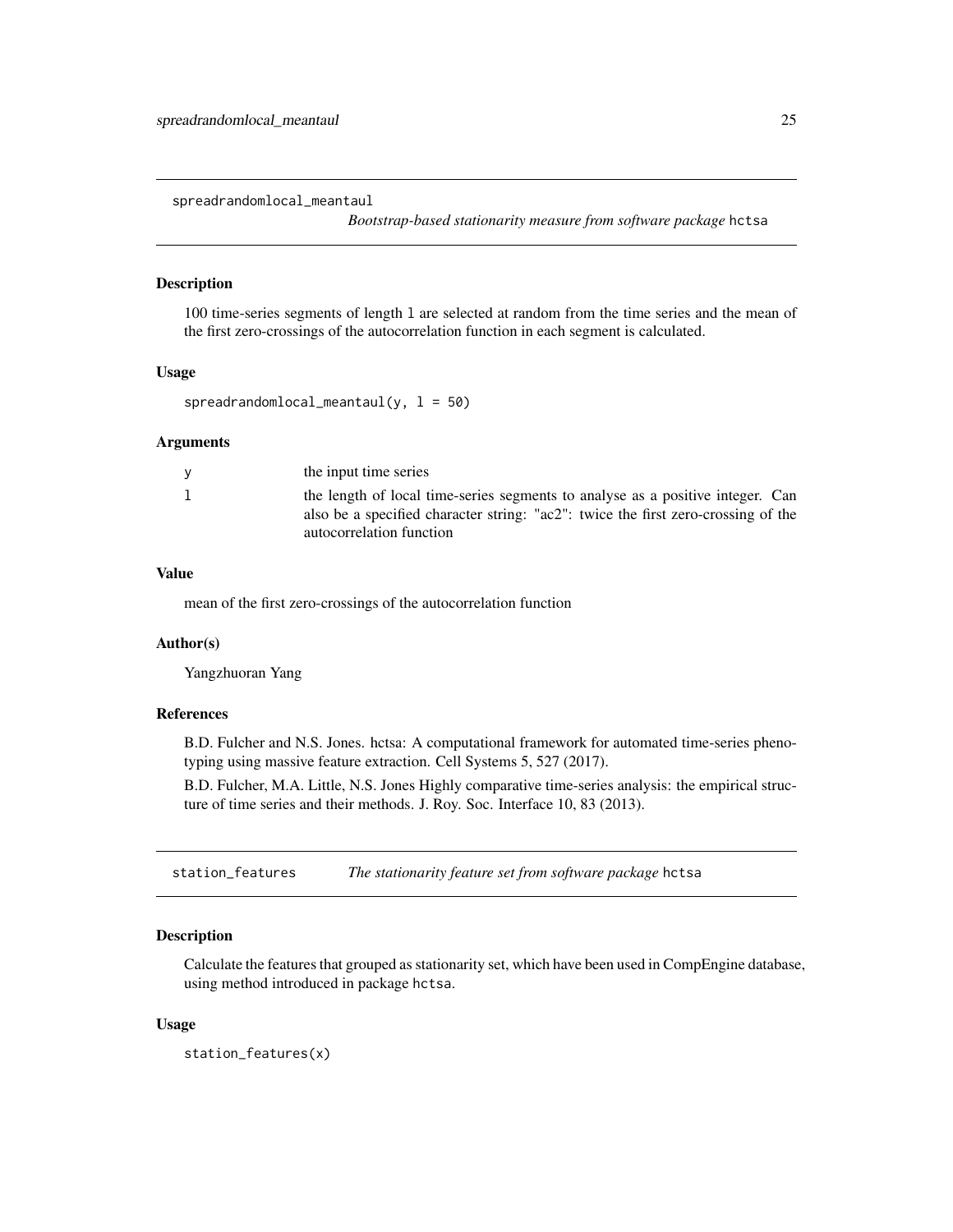#### <span id="page-25-0"></span>Arguments

x the input time series

# **Details**

Features in this set are std1st\_der, spreadrandomlocal\_meantaul\_50, and spreadrandomlocal\_meantaul\_ac2.

# Value

a vector with autocorrelation features

# Author(s)

Yangzhuoran Yang

# References

B.D. Fulcher and N.S. Jones. hctsa: A computational framework for automated time-series phenotyping using massive feature extraction. Cell Systems 5, 527 (2017).

B.D. Fulcher, M.A. Little, N.S. Jones Highly comparative time-series analysis: the empirical structure of time series and their methods. J. Roy. Soc. Interface 10, 83 (2013).

#### See Also

[std1st\\_der](#page-25-1) [spreadrandomlocal\\_meantaul](#page-24-2)

<span id="page-25-1"></span>std1st\_der *Standard deviation of the first derivative of the time series from software package* hctsa

# Description

Modified from SY\_StdNthDer in hctsa. Based on an idea by Vladimir Vassilevsky.

#### Usage

```
std1st_der(y)
```
# Arguments

y the input time series. Missing values will be removed.

# Value

Standard deviation of the first derivative of the time series.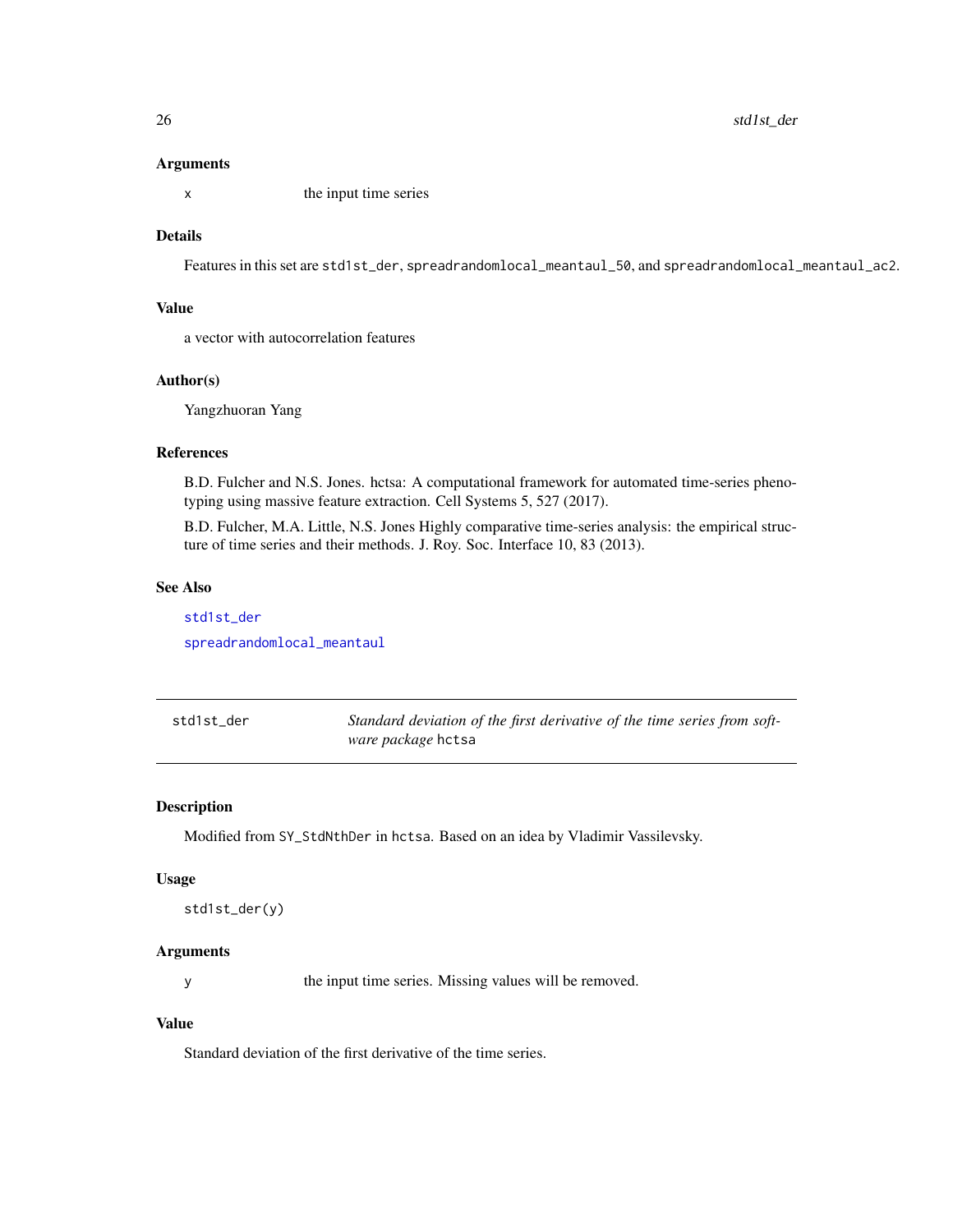<span id="page-26-0"></span>stl\_features 27

# Author(s)

Yangzhuoran Yang

# References

cf. http://www.mathworks.de/matlabcentral/newsreader/view\_thread/136539

B.D. Fulcher and N.S. Jones. hctsa: A computational framework for automated time-series phenotyping using massive feature extraction. Cell Systems 5, 527 (2017).

B.D. Fulcher, M.A. Little, N.S. Jones Highly comparative time-series analysis: the empirical structure of time series and their methods. J. Roy. Soc. Interface 10, 83 (2013).

stl\_features *Strength of trend and seasonality of a time series*

# Description

Computes various measures of trend and seasonality of a time series based on an STL decomposition. The number of seasonal periods, and the length of the seasonal periods are returned. Also, the strength of seasonality corresponding to each period is estimated. The [mstl](#page-0-0) function is used to do the decomposition.

# Usage

stl\_features(x, ...)

# Arguments

|                         | a univariate time series.           |
|-------------------------|-------------------------------------|
| $\cdot$ $\cdot$ $\cdot$ | Other arguments are passed to mstl. |

# Value

A vector of numeric values.

#### Author(s)

Rob J Hyndman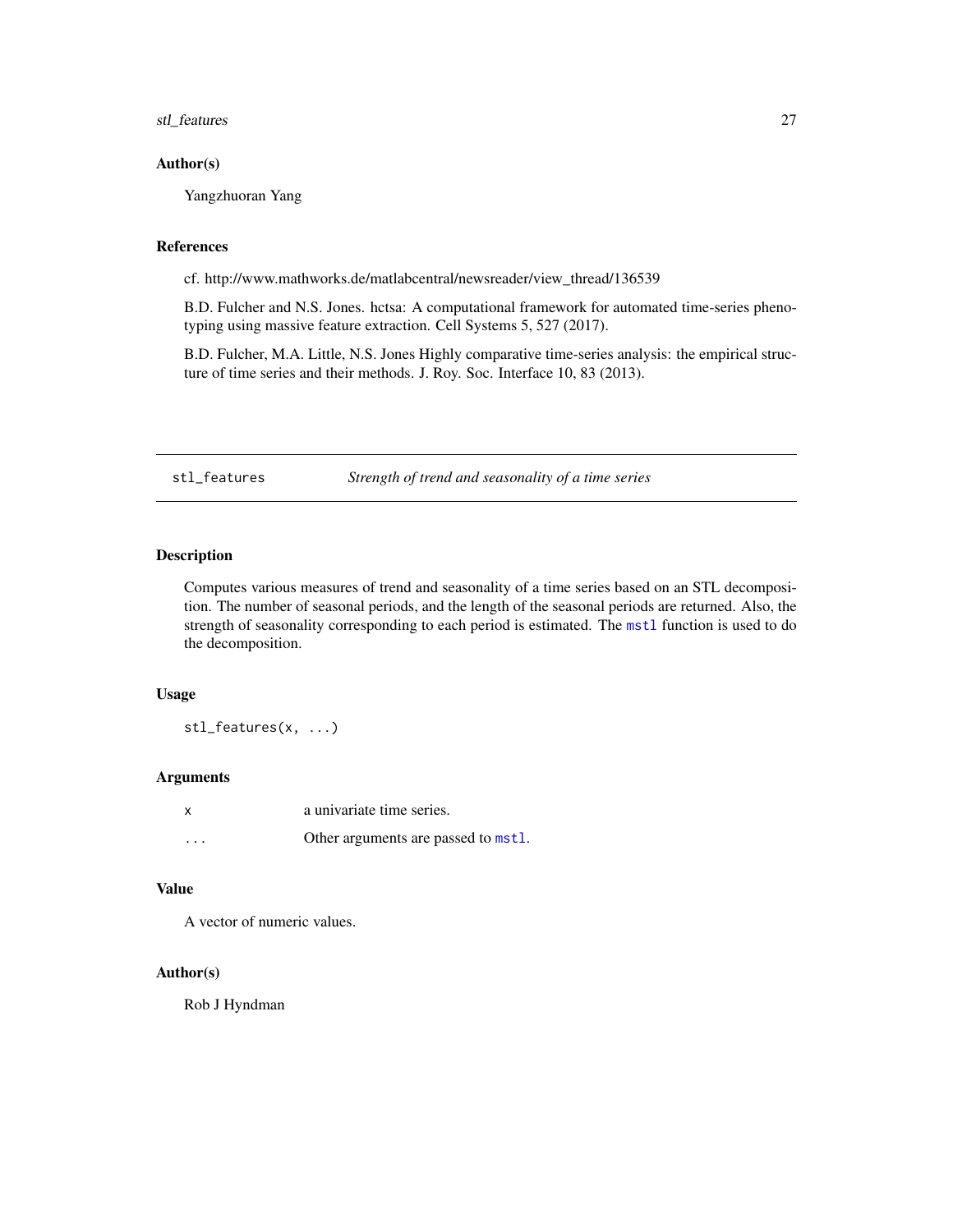<span id="page-27-1"></span><span id="page-27-0"></span>

Calculates the numerator of the trev function, a normalized nonlinear autocorrelation, The time lag is set to 1.

#### Usage

trev\_num(y)

# Arguments

y the input time series

#### Value

the numerator of the trev function of a time series

#### Author(s)

Yangzhuoran Yang

#### References

B.D. Fulcher and N.S. Jones. hctsa: A computational framework for automated time-series phenotyping using massive feature extraction. Cell Systems 5, 527 (2017).

B.D. Fulcher, M.A. Little, N.S. Jones Highly comparative time-series analysis: the empirical structure of time series and their methods. J. Roy. Soc. Interface 10, 83 (2013).

# Examples

trev\_num(WWWusage)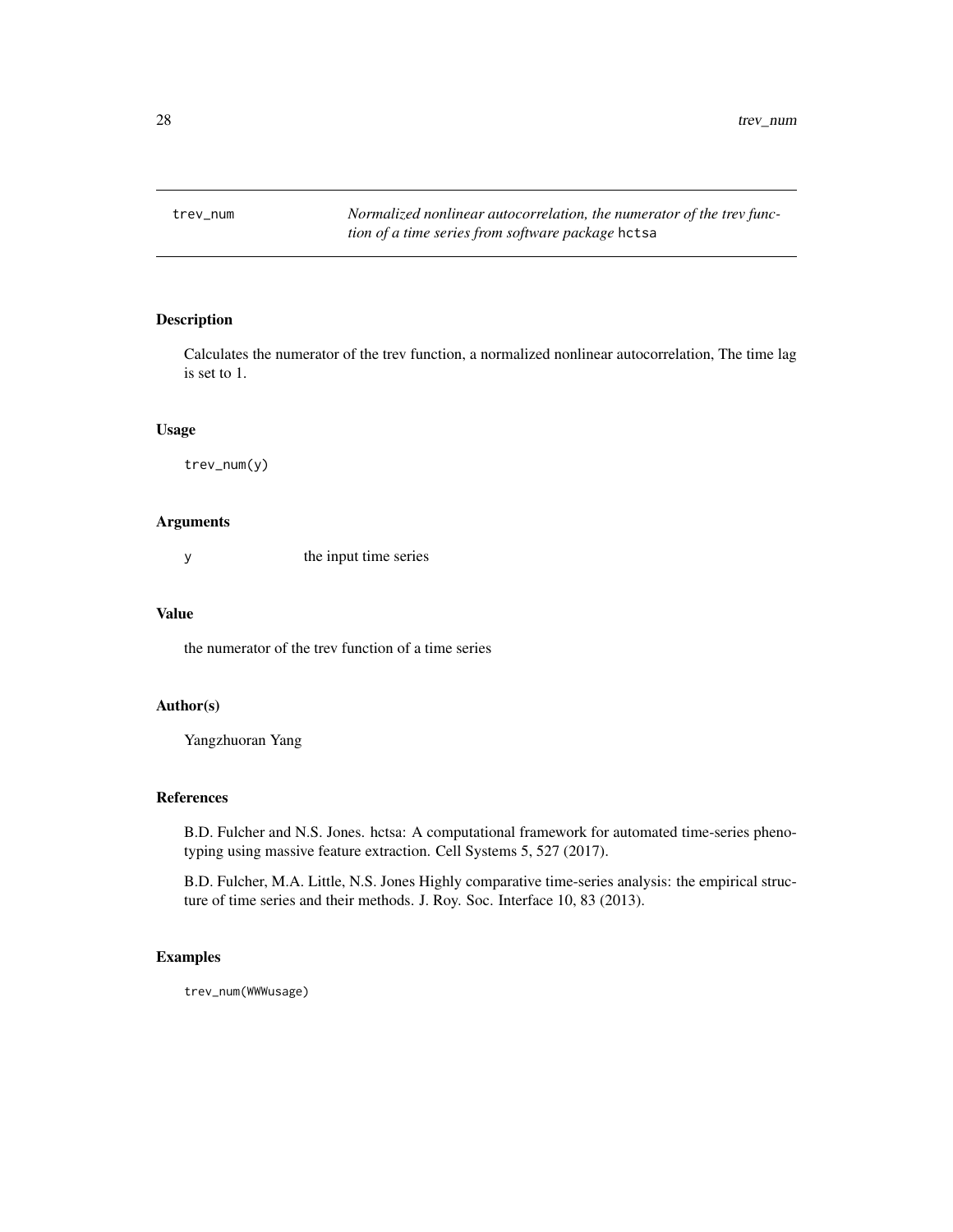<span id="page-28-0"></span>

tsfeatures computes a matrix of time series features from a list of time series

The tsfeature package provides methods to extract various features from time series data

# Usage

```
tsfeatures(
  tslist,
  features = c("frequency", "stl_features", "entropy", "acf_features"),
  scale = TRUE,
  trim = FALSE,
  trim_amount = 0.1,
  parallel = FALSE,
 na.action = na.pass,
  ...
)
```
# Arguments

| tslist      | a list of univariate time series, each of class ts or a numeric vector. Alternatively,<br>an object of class mts may be used.                                                                                                                                                                                                                          |
|-------------|--------------------------------------------------------------------------------------------------------------------------------------------------------------------------------------------------------------------------------------------------------------------------------------------------------------------------------------------------------|
| features    | a vector of function names which return numeric vectors of features. All features<br>returned by these functions must be named if they return more than one feature.<br>Existing functions from installed packages may be used, but the package must<br>be loaded first. Functions must return a result for all time series, even if it is just<br>NA. |
| scale       | if TRUE, time series are scaled to mean 0 and sd 1 before features are computed.                                                                                                                                                                                                                                                                       |
| trim        | if TRUE, time series are trimmed by trim_amount before features are computed.<br>Values larger than trim_amount in absolute value are set to NA.                                                                                                                                                                                                       |
| trim_amount | Default level of trimming if trim==TRUE.                                                                                                                                                                                                                                                                                                               |
| parallel    | If TRUE, multiple cores (or multiple sessions) will be used. This only speeds<br>things up when there are a large number of time series.                                                                                                                                                                                                               |
| na.action   | A function to handle missing values. Use na. interp to estimate missing values.                                                                                                                                                                                                                                                                        |
|             | Other arguments get passed to the feature functions.                                                                                                                                                                                                                                                                                                   |
|             |                                                                                                                                                                                                                                                                                                                                                        |

# Value

A feature matrix (in the form of a tibble) with each row corresponding to one time series from tslist, and each column being a feature.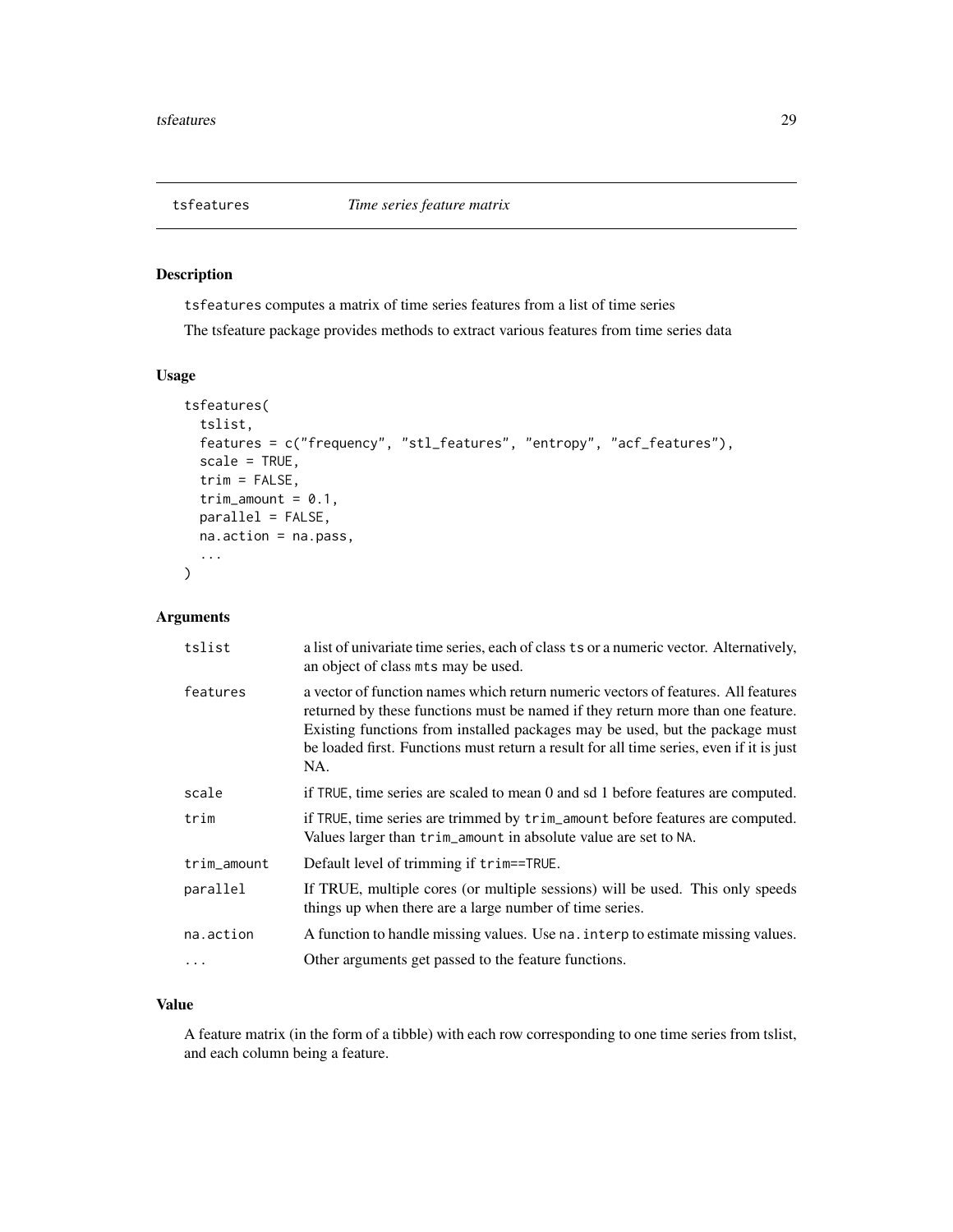# Author(s)

Rob J Hyndman

# Examples

```
mylist <- list(sunspot.year, WWWusage, AirPassengers, USAccDeaths)
tsfeatures(mylist)
```
unitroot\_kpss *Unit Root Test Statistics*

# Description

unitroot\_kpss computes the statistic for the Kwiatkowski et al. unit root test using the default settings for the ur. kpss function. unitroot\_pp computes the statistic for the Phillips-Perron unit root test using the default settings for the [ur.pp](#page-0-0) function.

#### Usage

```
unitroot_kpss(x, ...)
unitroot_pp(x, ...)
```
# Arguments

|   | a univariate time series.                                                         |
|---|-----------------------------------------------------------------------------------|
| . | Other arguments are passed to the <i>ur</i> . kpss or <i>ur</i> . kpss functions. |

# Value

A numeric value

#### Author(s)

Pablo Montero-Manso

<span id="page-29-0"></span>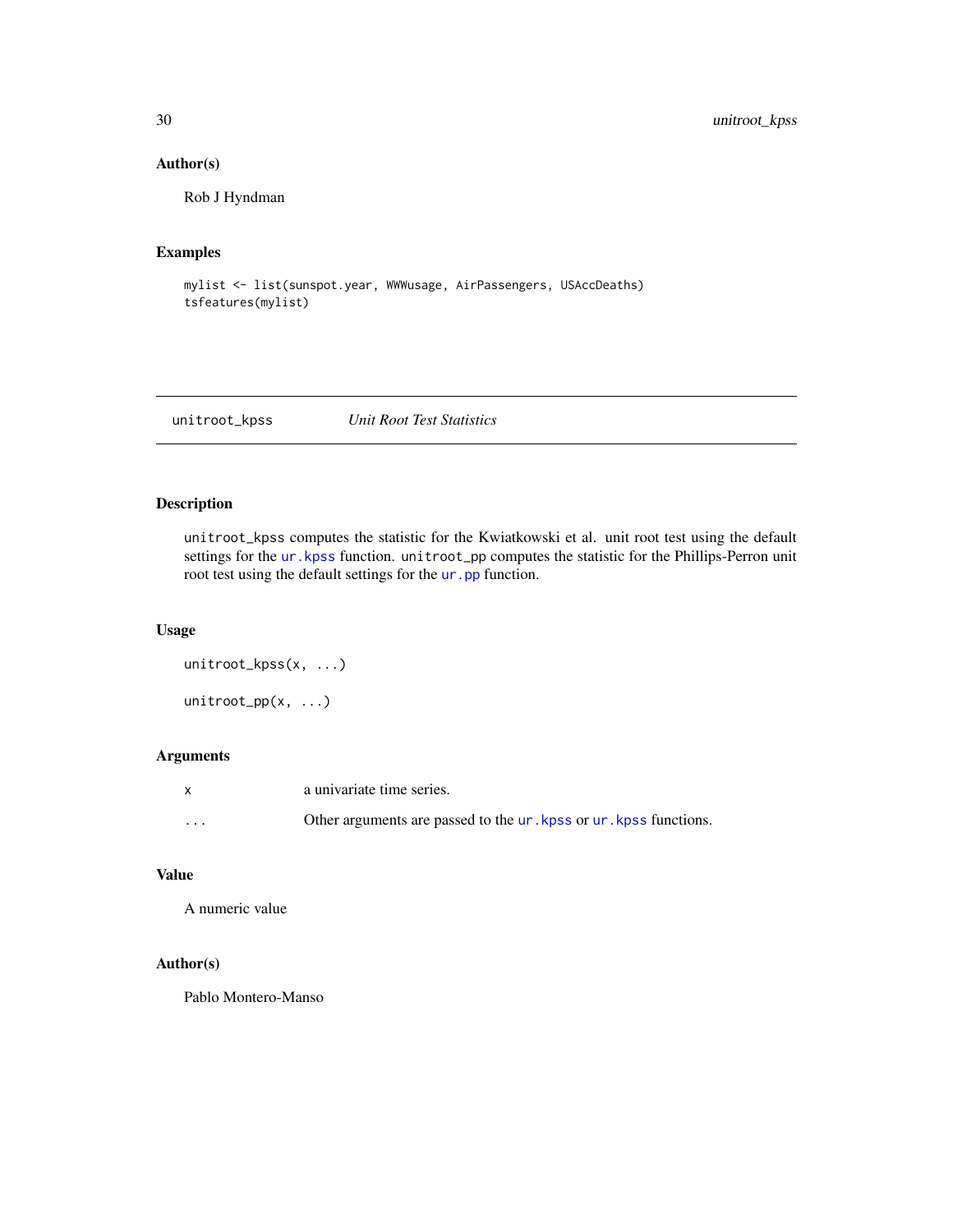<span id="page-30-1"></span><span id="page-30-0"></span>walker\_propcross *Simulates a hypothetical walker moving through the time domain from software package* hctsa

#### Description

The hypothetical particle (or 'walker') moves in response to values of the time series at each point. The walker narrows the gap between its value and that of the time series by 10%.

#### Usage

walker\_propcross(y)

#### Arguments

y the input time series

#### Value

fraction of time series length that walker crosses time series

# Author(s)

Yangzhuoran Yang

# References

B.D. Fulcher and N.S. Jones. hctsa: A computational framework for automated time-series phenotyping using massive feature extraction. Cell Systems 5, 527 (2017).

B.D. Fulcher, M.A. Little, N.S. Jones Highly comparative time-series analysis: the empirical structure of time series and their methods. J. Roy. Soc. Interface 10, 83 (2013).

yahoo\_data *Yahoo server metrics*

# Description

Yahoo server metrics

#### Usage

yahoo\_data(...)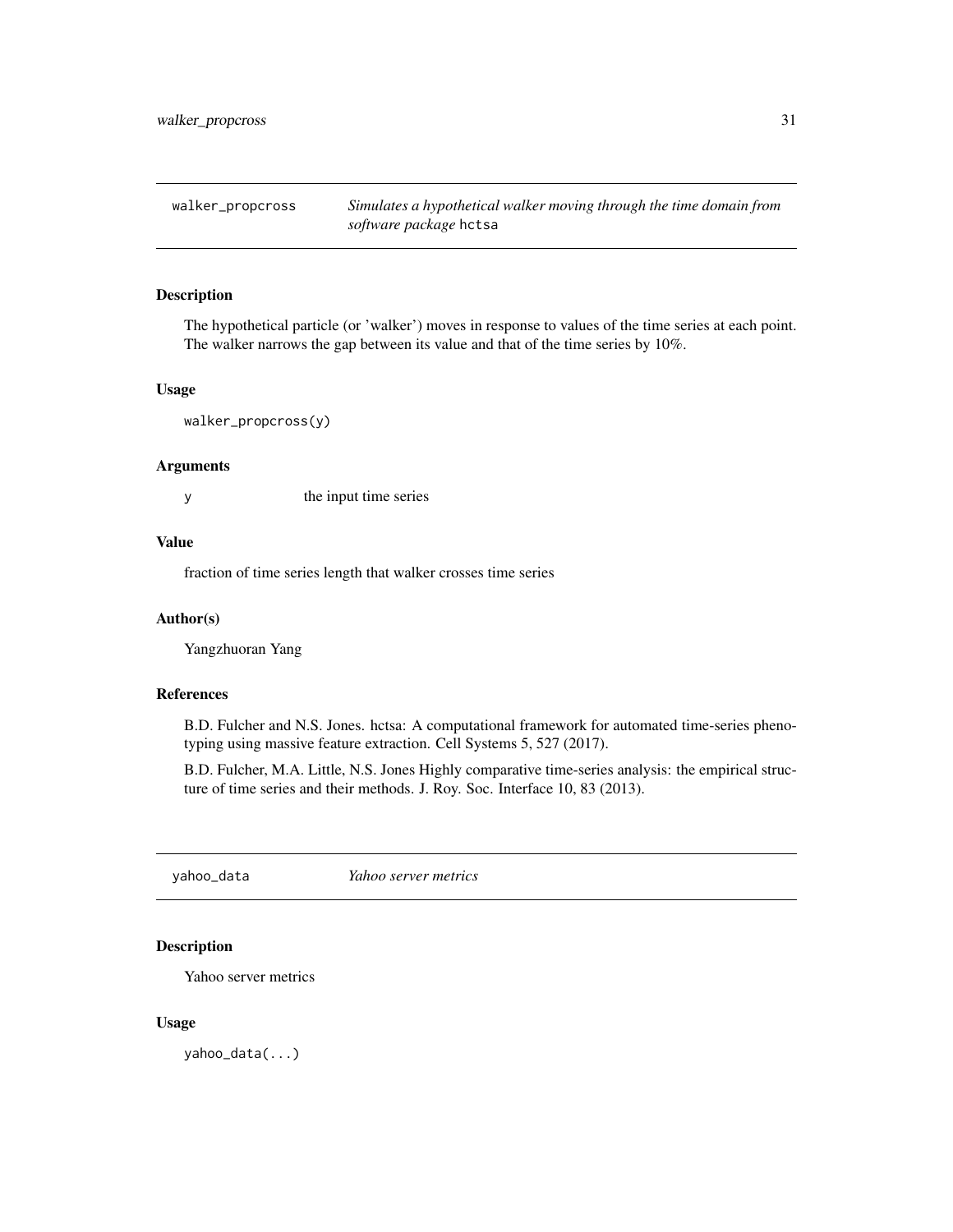# Arguments

| $\cdots$ | Additional arguments passed to download. file                              |
|----------|----------------------------------------------------------------------------|
|          | Downloads and returns aggregated and anonymized datasets from Yahoo repre- |
|          | senting server metrics of Yahoo services.                                  |

# Value

A matrix of time series with 1437 rows of hourly data, and 1748 columns representing different servers.

# Author(s)

Rob Hyndman, Earo Wang, Nikolay Laptev, Mitchell O'Hara-Wild

# References

Hyndman, R.J., Wang, E., Laptev, N. (2015) Large-scale unusual time series detection. In: *Proceedings of the IEEE International Conference on Data Mining*. Atlantic City, NJ, USA. 14–17 November 2015. <https://robjhyndman.com/publications/icdm2015/>

# Examples

```
yahoo <- yahoo_data()
plot(yahoo[,1:10])
plot(yahoo[,1:44], plot.type='single', col=1:44)
```